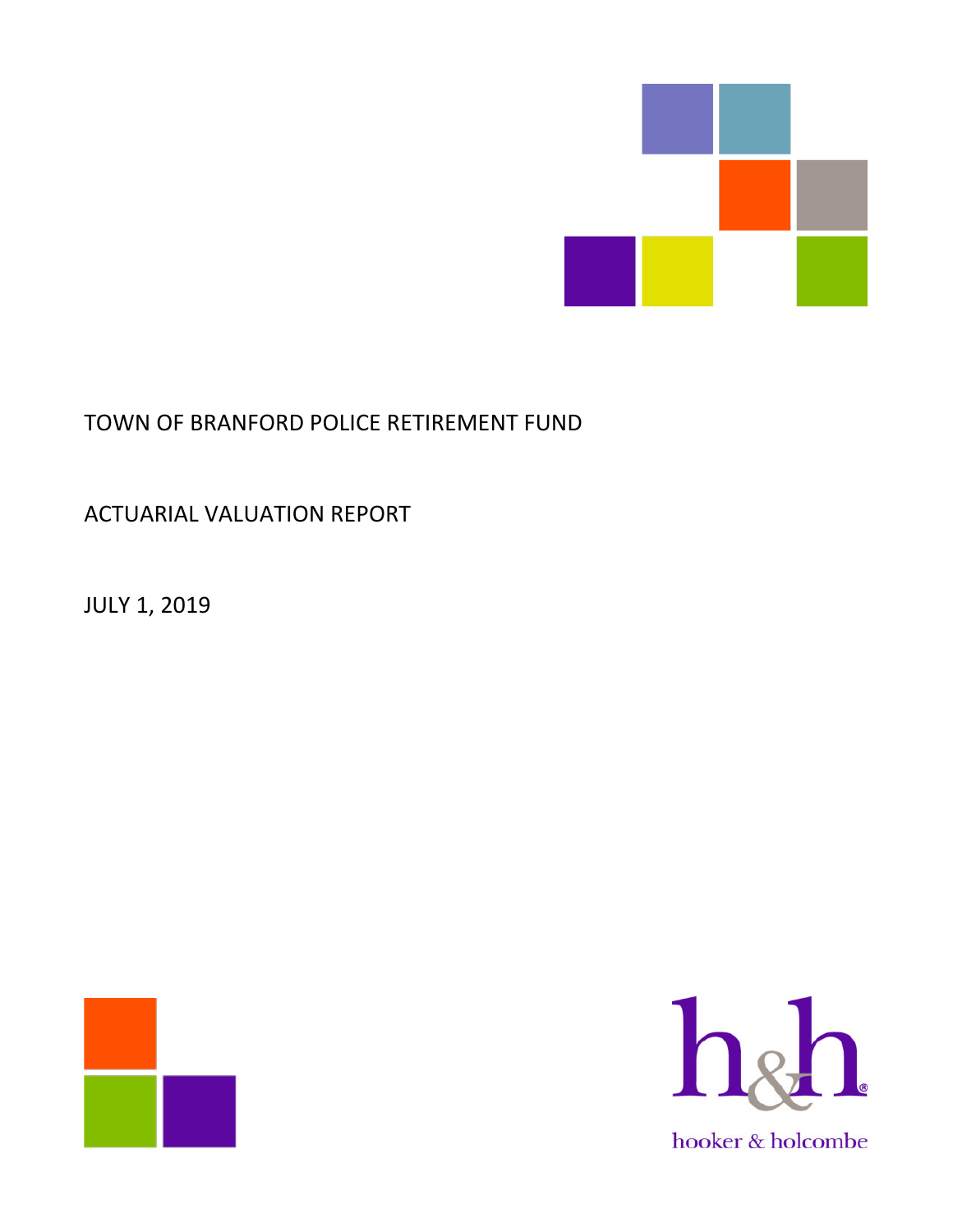

### **Table of Contents**

# **Report Prepared By:**

Steve A. Lemanski Vice President, Practice Leader, Consulting Actuary 860.856.2073 SLemanski@hhconsultants.com

Jola Kolc **Actuarial Analyst** 860.856.2124 JKolc@hhconsultants.com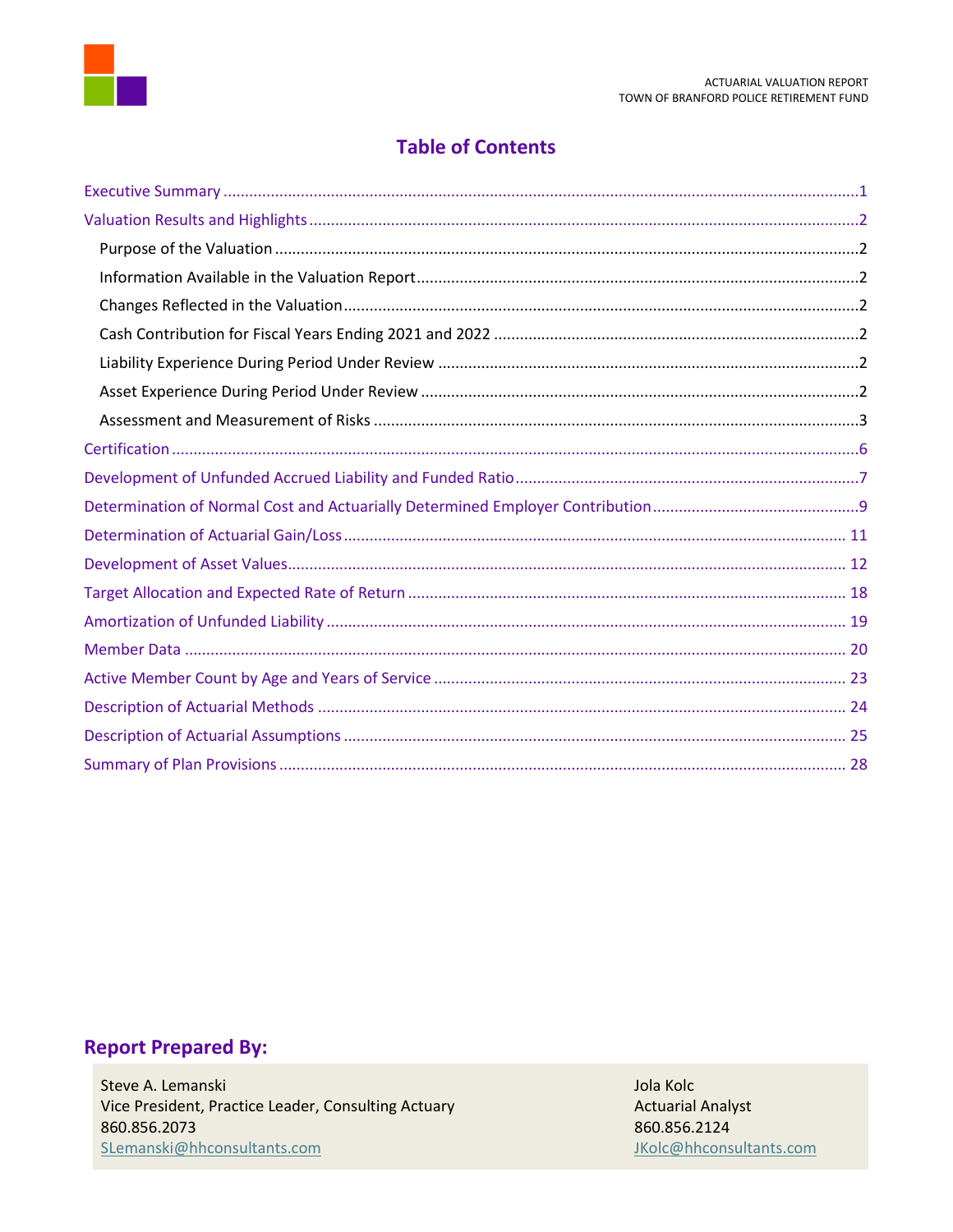



# **Executive Summary**

<span id="page-2-0"></span>

|                                                     | <b>July 1, 2019</b> | <b>July 1, 2017</b> |
|-----------------------------------------------------|---------------------|---------------------|
| <b>Number of members</b>                            |                     |                     |
| Active employees                                    | 46                  | 28                  |
| Terminated vested members                           | 3                   | 2                   |
| Vested in employee contributions only               | $\mathbf{1}$        | $\Omega$            |
| <b>Employees in DROP</b>                            | 7                   | 7                   |
| Retired, disabled and beneficiaries                 | 49                  | 48                  |
| Total                                               | 106                 | 85                  |
| Covered employee payroll                            | 4,260,576           | 2,599,740           |
| Average plan salary                                 | 92,621              | 92,848              |
| Actuarial present value of future benefits          | 42,386,030          | 37,297,166          |
| <b>Actuarial accrued liability</b>                  | 35,994,736          | 33,549,471          |
| <b>Plan assets</b>                                  |                     |                     |
| Market value of assets                              | 25,824,854          | 22,451,018          |
| Actuarial value of assets                           | 26,754,408          | 23,628,522          |
| <b>Unfunded accrued liability</b>                   | 9,240,328           | 9,920,949           |
| <b>Funded ratio</b>                                 | 74.3%               | 70.4%               |
| Actuarially determined employer contribution (ADEC) |                     |                     |
| Fiscal year ending                                  | 2021                | 2019                |
| <b>ADEC</b>                                         | 1,178,950           | 1,056,060           |
| Fiscal year ending                                  | 2022                | 2020                |
| <b>ADEC</b>                                         | 1,187,630           | 1,056,060           |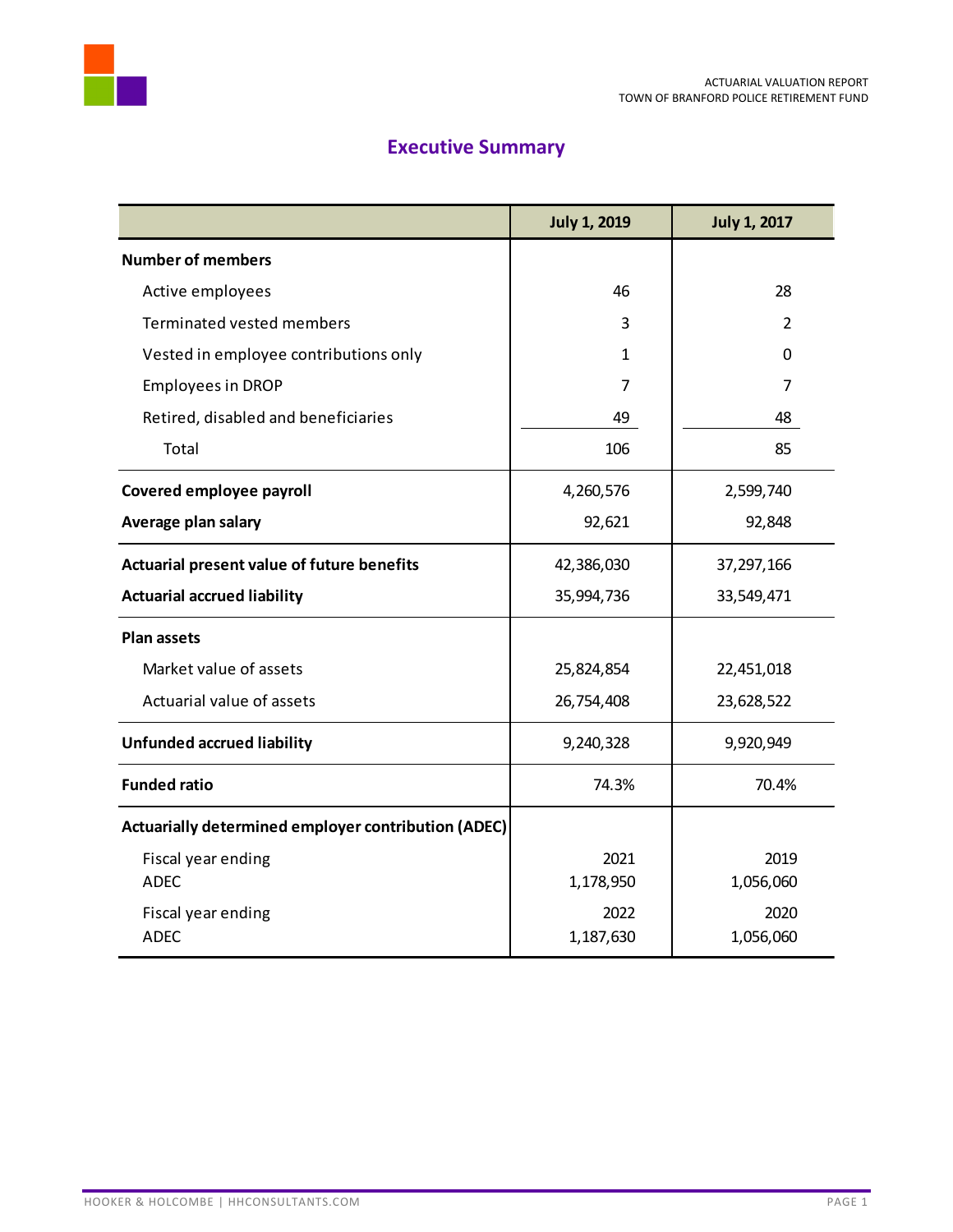

### **Valuation Results and Highlights**

#### <span id="page-3-1"></span><span id="page-3-0"></span>**Purpose of the Valuation**

The purpose of the valuation is to develop the Actuarially Determined Employer Contribution (ADEC).

The ultimate cost of a pension plan is based primarily on the level of benefits promised by the plan. The pension fund's investment earnings serve to reduce the cost of plan benefits and expenses. Thus,

Ultimate cost = Benefits Paid + Expenses Incurred – Investment Return – Employee Contributions

The actuarial cost method distributes this ultimate cost over the working lifetime of current plan participants. By means of this budgeting process, costs are allocated to both past and future years, and a cost is assigned to the current year. The current year's allocated cost, or normal cost, is the building block upon which the actuarially determined employer contribution is developed. The July 1, 2019 valuation produces the contributions for the fiscal years ending 2021 and 2022.

#### <span id="page-3-2"></span>**Information Available in the Valuation Report**

The Executive Summary is intended to emphasize the notable results of the valuation from the perspective of the Plan Sponsor. Supporting technical detail is documented in Results of the Valuation, Supporting Exhibits and Description of Actuarial Methods and Assumptions. A concise summary of the principal provisions of the Plan is outlined in Summary of Plan Provisions.

#### <span id="page-3-3"></span>**Changes Reflected in the Valuation**

This valuation includes the impact of the officers who transferred from the DC plan into the DB plan, which added approximately \$108,900 to the Town normal cost. The mortality improvement scale assumption was also updated to the latest annual scale (MP-2019) published by the Society of Actuaries, which decreased the accrued liability by about 0.6%.

#### <span id="page-3-4"></span>**Cash Contribution for Fiscal Years Ending 2021 and 2022**

| The Town cost is: | 2021 Fiscal Year | 2022 Fiscal Year |
|-------------------|------------------|------------------|
|                   | \$1,178,950      | \$1,187,630      |

#### <span id="page-3-5"></span>**Liability Experience During Period Under Review**

The plan experienced a net actuarial gain on liabilities of approximately \$81,000 since the prior valuation. This gain was largely driven by the combined effect of retirement and turnover patterns, as well as salary increases.

#### <span id="page-3-6"></span>**Asset Experience During Period Under Review**

The plan's assets provided the following rates of return during the past two fiscal years:

|                              | 2018 Fiscal Year 2019 Fiscal Year |      |
|------------------------------|-----------------------------------|------|
| Market Value Basis           | 3.4%                              | 5.1% |
| <b>Actuarial Value Basis</b> | 4.0%                              | 3.1% |

The Actuarial Value of assets, rather than the Market Value, is used to determine plan contributions. The Actuarial Value spreads the asset volatility by recognizing 20% of the difference each year, thereby smoothing out fluctuations that are inherent in the Market Value.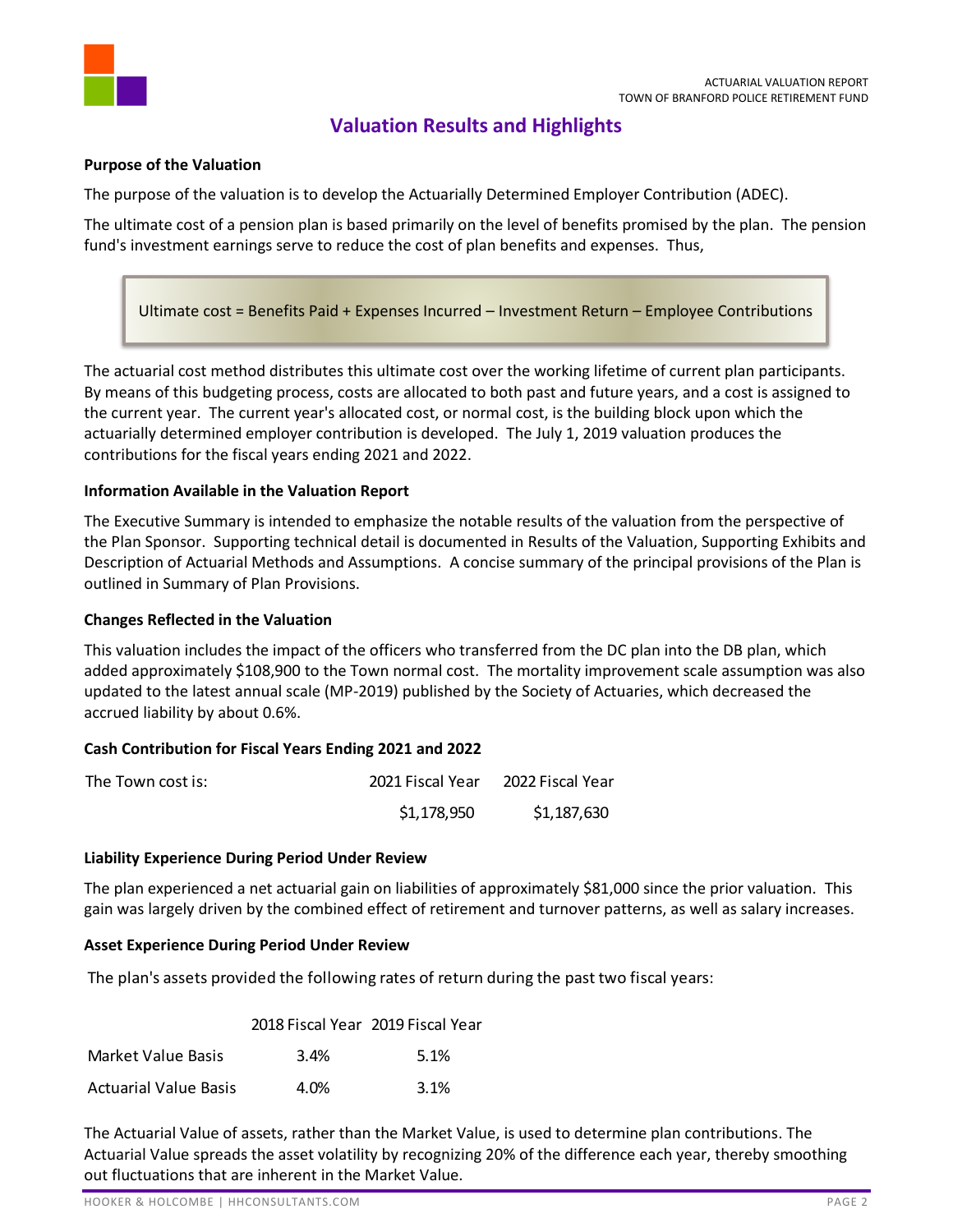

#### <span id="page-4-0"></span>**Assessment and Measurement of Risks**

#### **Financial Significance of Plan**

It is important to understand the size of the pension plan compared to the size of the sponsor of that plan. Additional pension contributions may be required at inopportune times for the plan sponsor. In general, a plan sponsor with assets or revenue that are much larger than the liabilities in its pension plans will be better able to withstand increases in required pension contributions.

#### **Plan Maturity Measurements**

|                                                                                                                                                                                                                              | <b>July 1, 2019</b> | <b>July 1, 2017</b> |  |
|------------------------------------------------------------------------------------------------------------------------------------------------------------------------------------------------------------------------------|---------------------|---------------------|--|
| Actuarial accrued liability for members currently in pay status<br>as a percentage of the total actuarial accrued liability                                                                                                  | 47.0%               | 51.2%               |  |
| • A lower percentage results in greater volatility as the investment return assumption changes.                                                                                                                              |                     |                     |  |
| • A higher percentage results in greater demand on cash due to a proportionately higher<br>percentage of benefits being in pay status.                                                                                       |                     |                     |  |
|                                                                                                                                                                                                                              |                     |                     |  |
|                                                                                                                                                                                                                              |                     | <b>July 1, 2019</b> |  |
| Duration of benefit payments using an investment rate of return of 6.50%                                                                                                                                                     |                     | 13.5 years          |  |
| • A higher duration will occur if the plan's percentage of members in pay status decreases. A plan<br>with a higher duration will have a liability that is more sensitive to changes in the investment<br>return assumption. |                     |                     |  |
|                                                                                                                                                                                                                              |                     |                     |  |
|                                                                                                                                                                                                                              | July 1, 2010        | 1.11, 1.2017        |  |

|                                                                                                                                                                                                                                | <b>July 1, 2019</b> | <b>July 1, 2017</b> |
|--------------------------------------------------------------------------------------------------------------------------------------------------------------------------------------------------------------------------------|---------------------|---------------------|
| Ratio of market value of assets to covered payroll                                                                                                                                                                             | 6.1                 | 8.6                 |
| Altri at the second format and the second control of the second control of the second control of the second control of the second control of the second control of the second control of the second control of the second cont |                     |                     |

• A higher ratio is more typical of relatively mature plans with a larger percentage of inactive members and may cause more potential contribution volatility as pension fund assets fluctuate.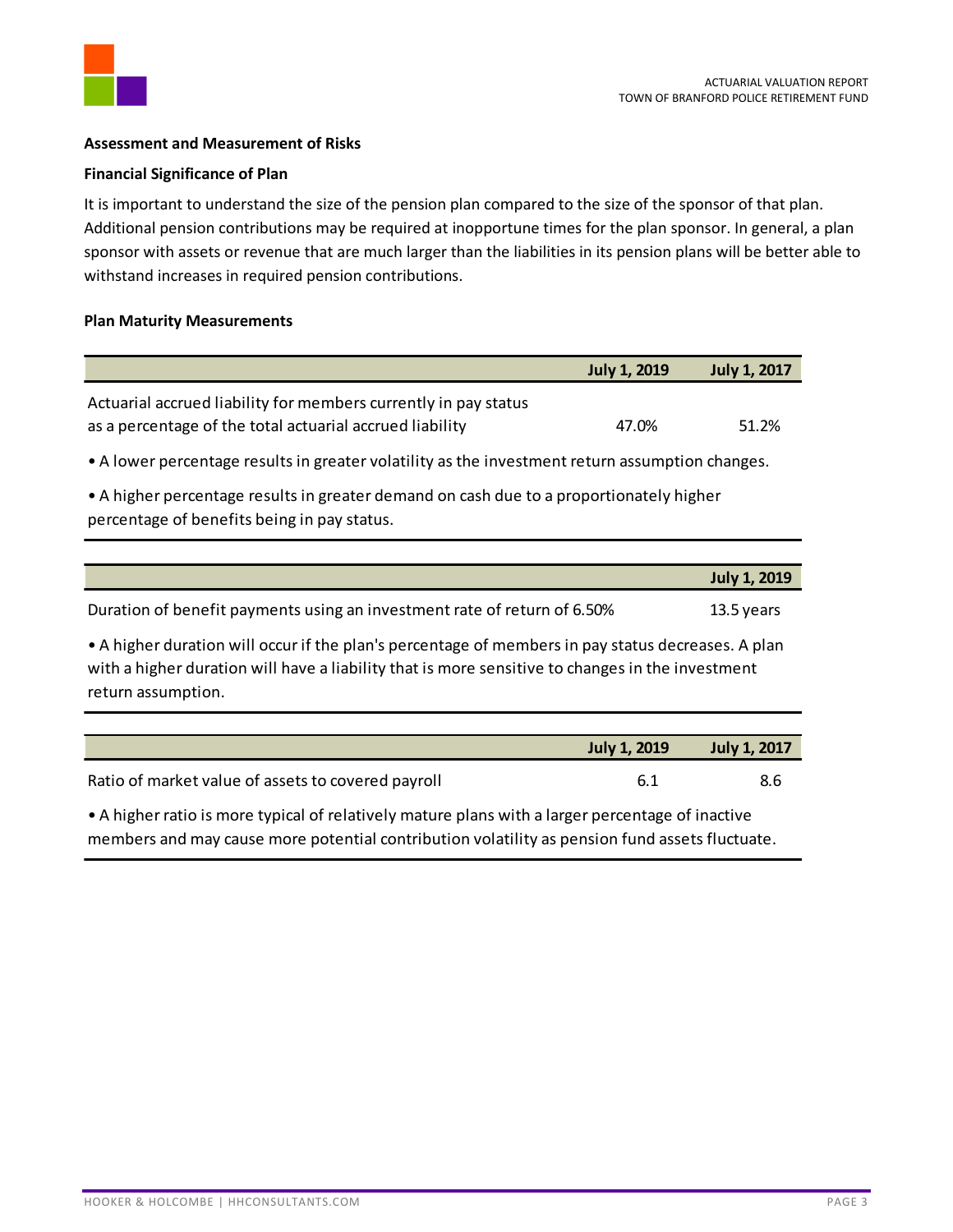

#### **Risks to Assess**

#### **Overriding Minimum Contribution**

|                                                     | <b>Fiscal Year</b> |
|-----------------------------------------------------|--------------------|
|                                                     | Ending 2021        |
| Actuarially determined employer contribution (ADEC) | 1,178,950          |
| Overriding minimum contribution (OMC)*              | 1,054,874          |
| Surplus (deficit) - ADEC vs. OMC                    | 124,076            |

• A deficit suggests that a plan's current funding policy contribution approach may result in little to no progress being made towards: (1) reducing the plan's unfunded liability; and (2) increasing the plan's funded ratio in the near-term.

*\* As defined in "Public Pension Plan Funding Policy" (Society of Actuaries, 2010).*

#### **Estimated Impact of a 5% Reduction in Market Value of Assets**

|                                                                 | <b>Fiscal Year</b><br>Ending 2021 | <b>Fiscal Year</b><br>Ending 2022 |
|-----------------------------------------------------------------|-----------------------------------|-----------------------------------|
| Increase in actuarially determined employer contribution (ADEC) | 23,250                            | 23,250                            |

• Plans would generally be subject to a larger amortization payment if the market value of assets were 5% smaller. As a result, the ADEC would generally be higher for up to 18 years.

Due to the asset smoothing method, the ADEC will additionally increase by the same amount in each of the next few years. Each of these additional contributions will continue for up to 18 years.

#### **Estimated Impact of a 1 Year Increase in Life Expectancies**

|                                                                 | <b>Fiscal Year</b><br>Ending 2021 | <b>Fiscal Year</b><br>Ending 2022 |
|-----------------------------------------------------------------|-----------------------------------|-----------------------------------|
| Increase in actuarially determined employer contribution (ADEC) | 61,800                            | 62,070                            |
| .                                                               |                                   |                                   |

• If members live longer than expected, it generally results in larger benefits and/or additional benefit payments made. As a result, the ADEC would generally be higher for up to 18 years.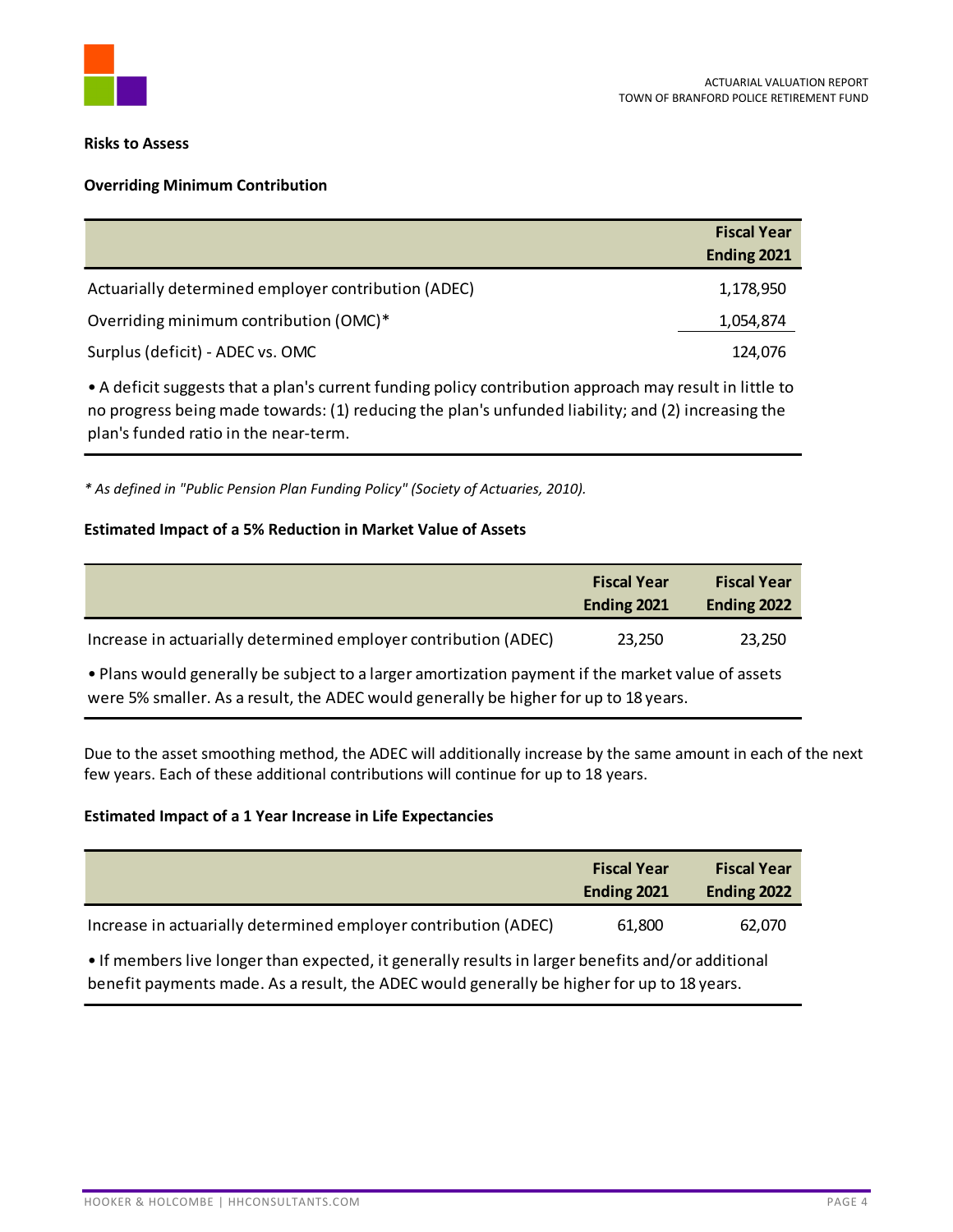

#### **Historical Results**

|                       |                   | <b>Annual</b>                         | <b>Market Value</b>              | <b>Benefit</b>               |
|-----------------------|-------------------|---------------------------------------|----------------------------------|------------------------------|
|                       | <b>Investment</b> | <b>Effective Rate</b><br>of Return on | of Assets as a<br>% of Actuarial | Payments as a<br>% of Market |
| <b>Valuation Year</b> | Return            | <b>Market Value</b>                   | <b>Accrued</b>                   | Value of                     |
| <b>Beginning</b>      | <b>Assumption</b> | of Assets                             | Liability                        | <b>Assets</b>                |
| 2019                  | 6.50%             | N/A                                   | 71.7%                            | N/A                          |
| 2018                  | N/A               | 5.1%                                  | N/A                              | 7.3%                         |
| 2017                  | 6.50%             | 3.4%                                  | 66.9%                            | 7.2%                         |
| 2016                  | N/A               | 7.3%                                  | N/A                              | 7.7%                         |
| 2015                  | 7.00%             | 0.7%                                  | 75.1%                            | 7.2%                         |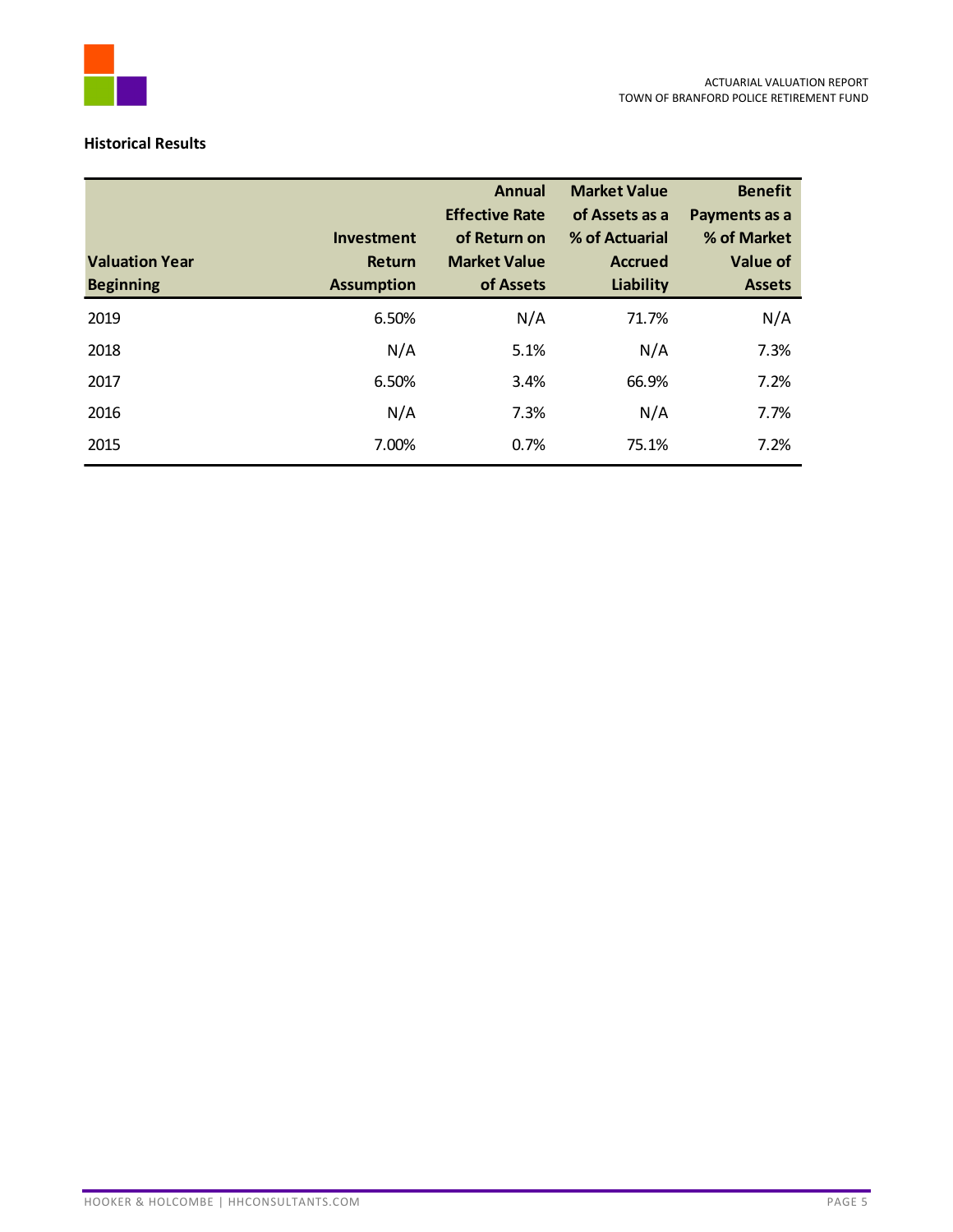

## **Certification**

<span id="page-7-0"></span>This report presents the results of the July 1, 2019 Actuarial Valuation for Town of Branford Police Retirement Fund (the Plan) for the purpose of estimating the funded status of the Plan and determining the Actuarially Determined Employer Contribution (ADEC) for the fiscal years ending June 30, 2021 and June 30, 2022. This report may not be appropriate for any other purpose.

The valuation has been performed in accordance with generally accepted actuarial principles and practices. It is intended to comply with all applicable Actuarial Standards of Practice.

I certify that the actuarial assumptions and methods that were selected by me and represent my best estimate of anticipated actuarial experience under the Plan.

In preparing this valuation, I have relied on employee data provided by the Plan Sponsor, and on asset and contribution information provided by the Trustee. I have audited neither the employee data nor the financial information, although I have reviewed them for reasonableness.

The results in this valuation report are based on the Plan as summarized in the *Summary of Plan Provisions* section of this report and the actuarial assumptions and methods detailed in the *Description of Actuarial Methods and Assumptions* section of this report.

Future actuarial measurements may differ significantly from the current measurements presented in this report due to factors such as, but not limited to, the following: plan experience differing from that anticipated by the economic or demographic assumptions; changes in economic or demographic assumptions; increases or decreases expected as part of the natural operation of the methodology used for these measurements (such as the end of an amortization period or additional cost or contribution requirements based on the Plan's funded status); and changes in plan provisions or applicable law. Due to the limited scope of this report, an analysis of the potential range of such future measurements has not been performed.

I have no relationship with the employer or the Plan that would impair, or appear to impair, my objectivity in performing the work presented in this report. I am a member of the American Academy of Actuaries and meet its Qualification Standards to render the actuarial opinion contained herein.

the achti

Steve A. Lemanski, FSA, FCA, MAAA Enrolled Actuary 17-05506

March 9, 2020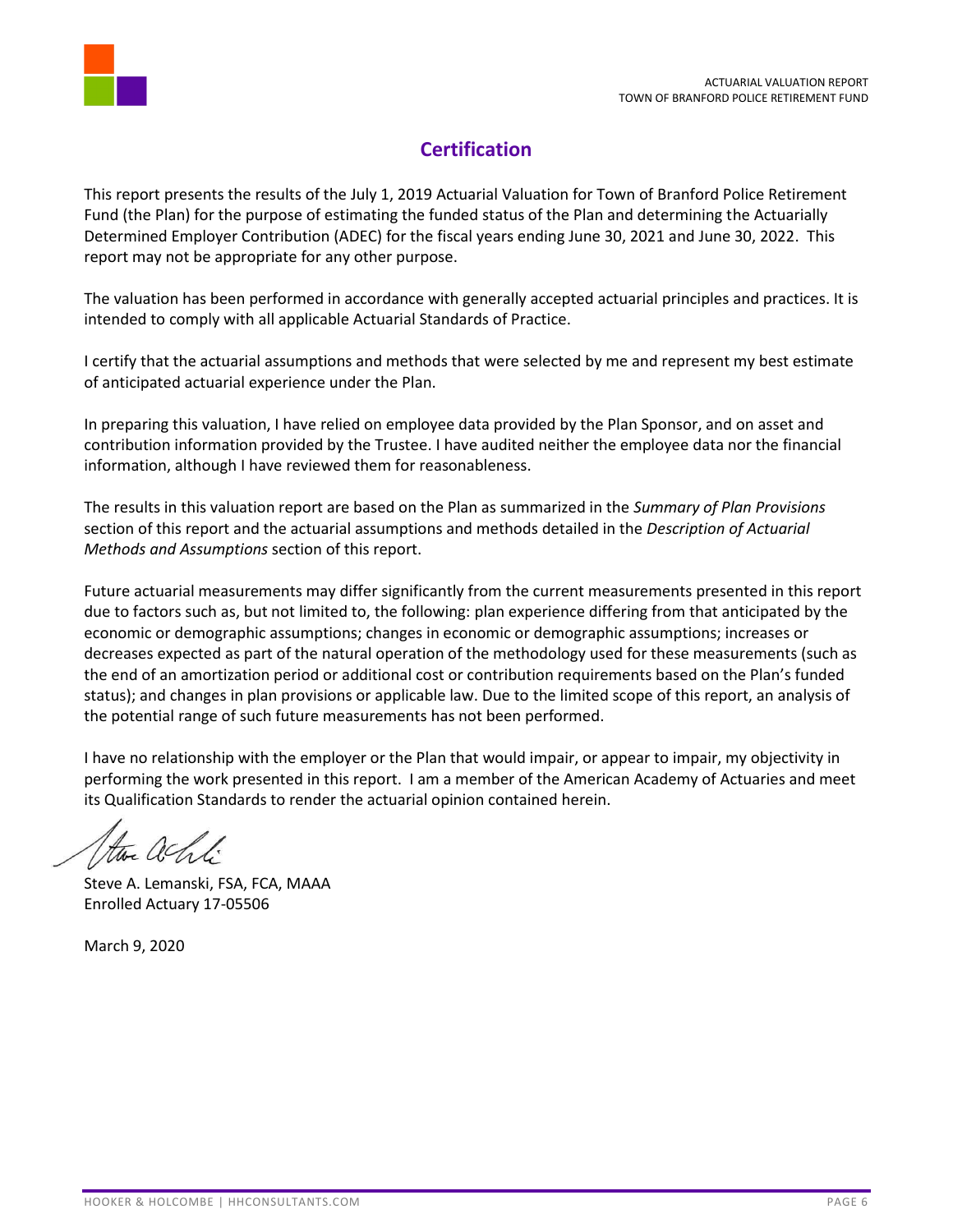

<span id="page-8-0"></span>

|                                                   | <b>July 1, 2019</b> | <b>July 1, 2017</b> |
|---------------------------------------------------|---------------------|---------------------|
| Actuarial accrued liability for inactive members  |                     |                     |
| Retired, disabled and beneficiaries               | \$16,935,489        | \$17,187,120        |
| Terminated vested members                         | 562,062             | 148,746             |
| Due refund of employee contributions only         | 1,050               | 0                   |
| Total                                             | 17,498,601          | 17,335,866          |
| Actuarial accrued liability for employees in DROP | 7,498,061           | 6,953,680           |
| Actuarial accrued liability for active employees  | 10,998,074          | 9,259,925           |
| Total actuarial accrued liability                 | 35,994,736          | 33,549,471          |
| Actuarial value of assets                         | 26,754,408          | 23,628,522          |
| Unfunded accrued liability                        | 9,240,328           | 9,920,949           |
| <b>Funded ratio</b>                               | 74.3%               | 70.4%               |

# **Development of Unfunded Accrued Liability and Funded Ratio**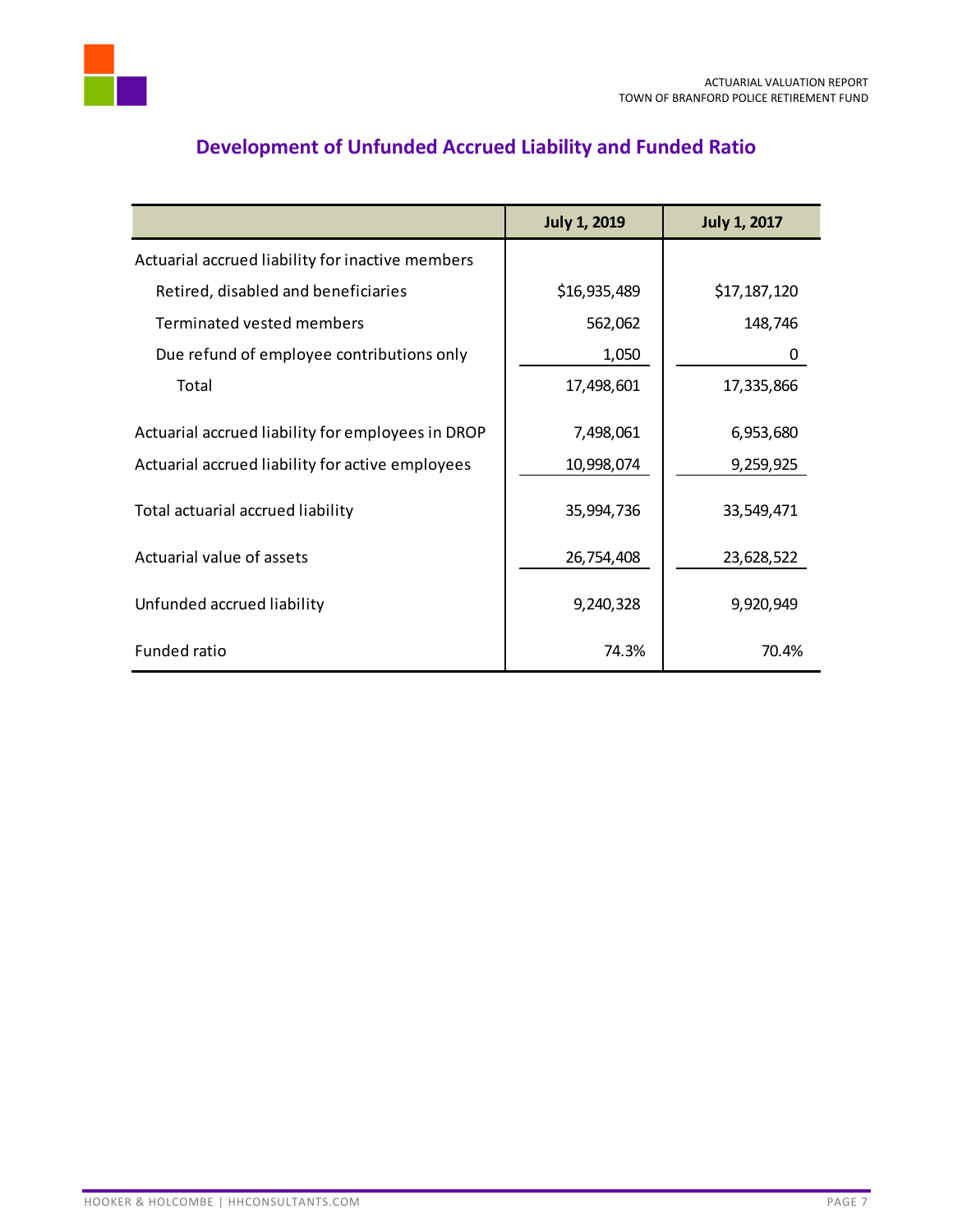



#### **Actuarial Accrued Liability vs. Actuarial Value of Assets**

**Funded Ratio**

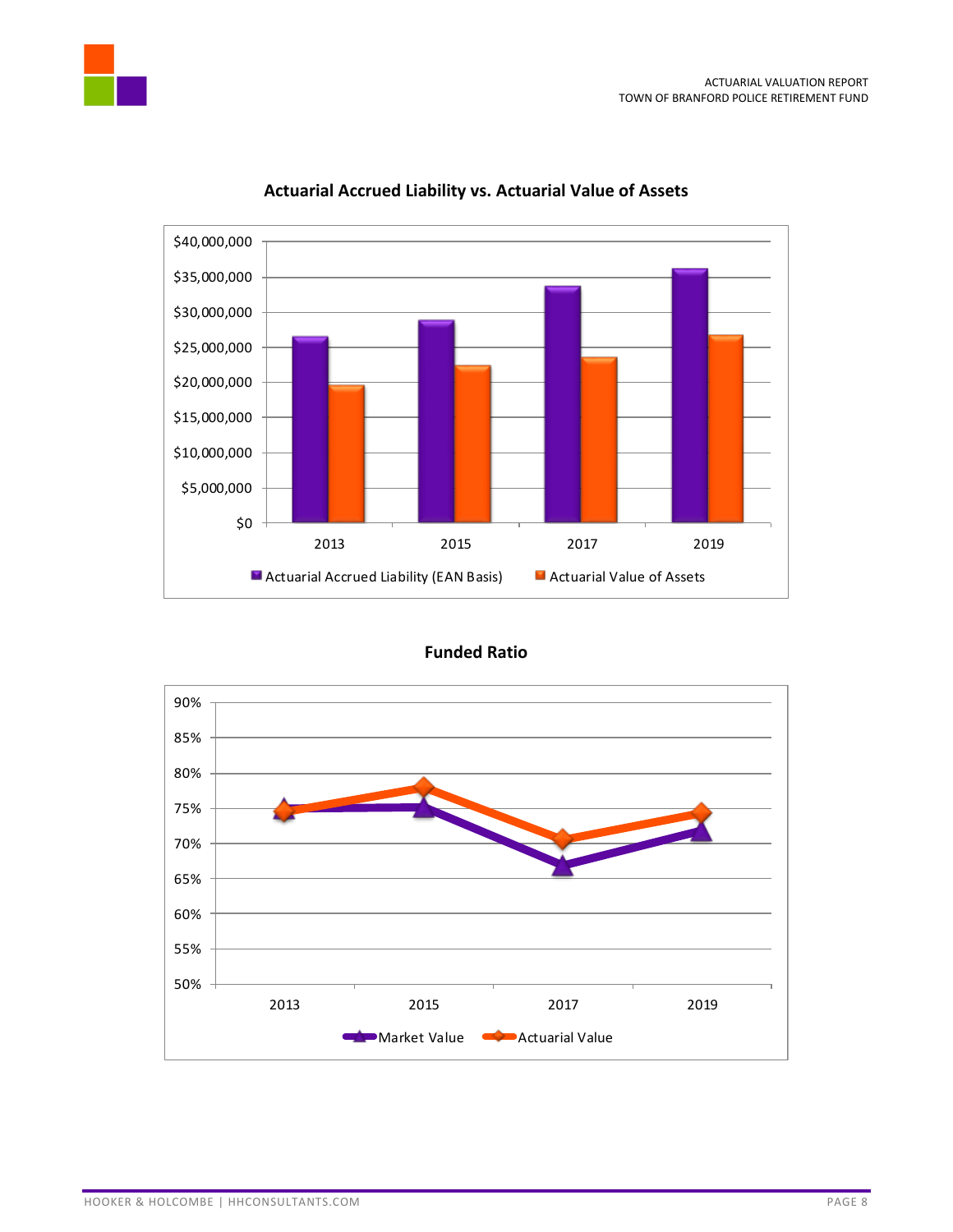

# <span id="page-10-0"></span>**Determination of Normal Cost and Actuarially Determined Employer Contribution**

|                                                                                        | <b>July 1, 2019</b> |                       | <b>July 1, 2017</b> |                       |
|----------------------------------------------------------------------------------------|---------------------|-----------------------|---------------------|-----------------------|
|                                                                                        | Cost                | Percent<br>of payroll | Cost                | Percent<br>of payroll |
| Gross normal cost                                                                      | \$715,518           | 16.1%                 | \$437,672           | 16.4%                 |
| Estimated employee contributions                                                       | (376, 706)          | $-8.5%$               | (227, 046)          | $-8.5%$               |
| Town's normal cost                                                                     | 338,812             | 7.6%                  | 210,626             | 7.9%                  |
| Amortization of unfunded accrued liability                                             | 831,670             | 18.8%                 | 845,436             | 31.6%                 |
| Contribution before adjustment as of the<br>valuation date                             | 1,170,482           | 26.4%                 | 1,056,062           | 39.5%                 |
| Contribution rounded to nearest \$10                                                   | 1,170,480           |                       | 1,056,060           |                       |
| Estimated valuation year payroll for actives<br>not yet at 100% assumed retirement age | 4,431,836           |                       | 2,671,132           |                       |
| Fiscal year ending                                                                     | 2021                |                       | 2019                |                       |
| Adjustment for interest and inflation                                                  | 8,470               |                       | 0                   |                       |
| Actuarially determined employer contribution                                           | 1,178,950           |                       | 1,056,060           |                       |
| Fiscal year ending                                                                     | 2022                |                       | 2020                |                       |
| Adjustment for interest and inflation                                                  | 8,680               |                       | $\Omega$            |                       |
| Actuarially determined employer contribution                                           | 1,187,630           |                       | 1,056,060           |                       |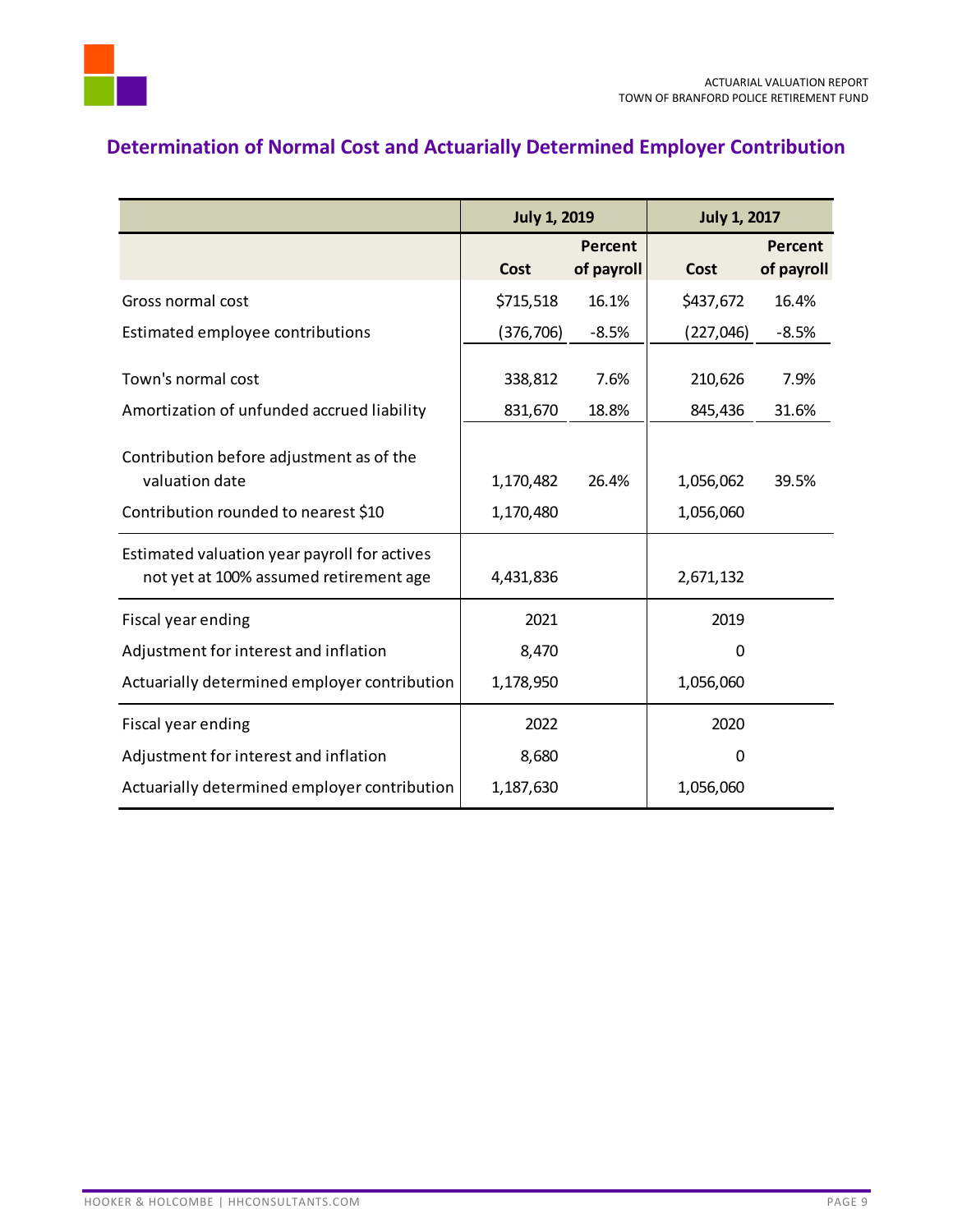



### **Actuarially Determined Employer Contribution**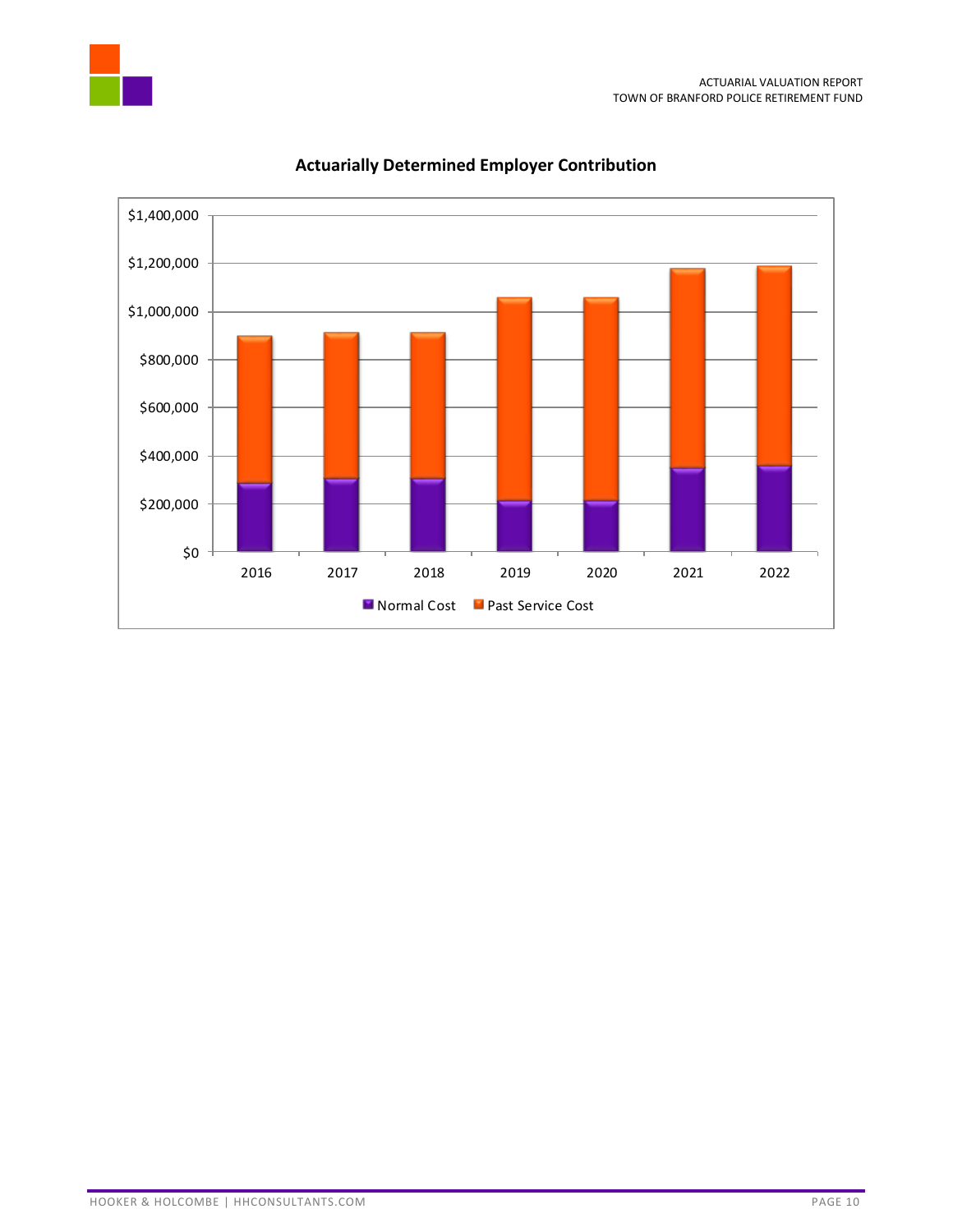

### **Determination of Actuarial Gain/Loss**

<span id="page-12-0"></span>The Actuarial Gain/Loss is the difference between the expected unfunded accrued liability and the actual unfunded accrued liability, without regard to any changes in actuarial methods, actuarial assumptions or plan provisions. This can also be referred to an Experience Gain/Loss, since it reflects the difference between what was expected and what was actually experienced.

| <b>Actuarial Gain / Loss</b>                                                                              |               |            |
|-----------------------------------------------------------------------------------------------------------|---------------|------------|
| Expected unfunded accrued liability July 1, 2019                                                          |               |            |
| Expected unfunded accrued liability July 1, 2018                                                          |               |            |
| Unfunded accrued liability July 1, 2017                                                                   | \$9,920,949   |            |
| Gross normal cost July 1, 2017                                                                            | 437,672       |            |
| Town and employee contributions for 2017-2018                                                             | (2, 122, 489) |            |
| Interest at 6.50% to July 1, 2018                                                                         | 605,982       |            |
| Expected unfunded accrued liability July 1, 2018                                                          | 8,842,114     |            |
| Expected unfunded accrued liability July 1, 2019                                                          |               |            |
| Expected unfunded accrued liability July 1, 2018                                                          | 8,842,114     |            |
| Expected gross normal cost July 1, 2018                                                                   | 437,672       |            |
| Town and employee contributions for 2018-2019                                                             | (2,619,124)   |            |
| Interest at 6.50% to July 1, 2019                                                                         | 548,233       |            |
| Expected unfunded accrued liability July 1, 2019                                                          | 7,208,895     |            |
| Actuarial (gain) / loss July 1, 2019                                                                      | 1,360,929     |            |
| Actual unfunded accrued liability July 1, 2019, prior to plan<br>provision, assumption and method changes |               | 8,569,824  |
| Sources of (gain) / loss                                                                                  |               |            |
| Assets                                                                                                    | 1,442,000     |            |
| Liabilities                                                                                               | (81,000)      |            |
| Total (gain) / loss (rounded to nearest \$1,000)                                                          | 1,361,000     |            |
| Assumption and method changes since prior valuation                                                       |               | (200, 222) |
| Plan provision changes since prior valuation                                                              |               | 870,726    |
| Actual unfunded accrued liability July 1, 2019, after plan                                                |               |            |
| provision, assumption and method changes                                                                  |               | 9,240,328  |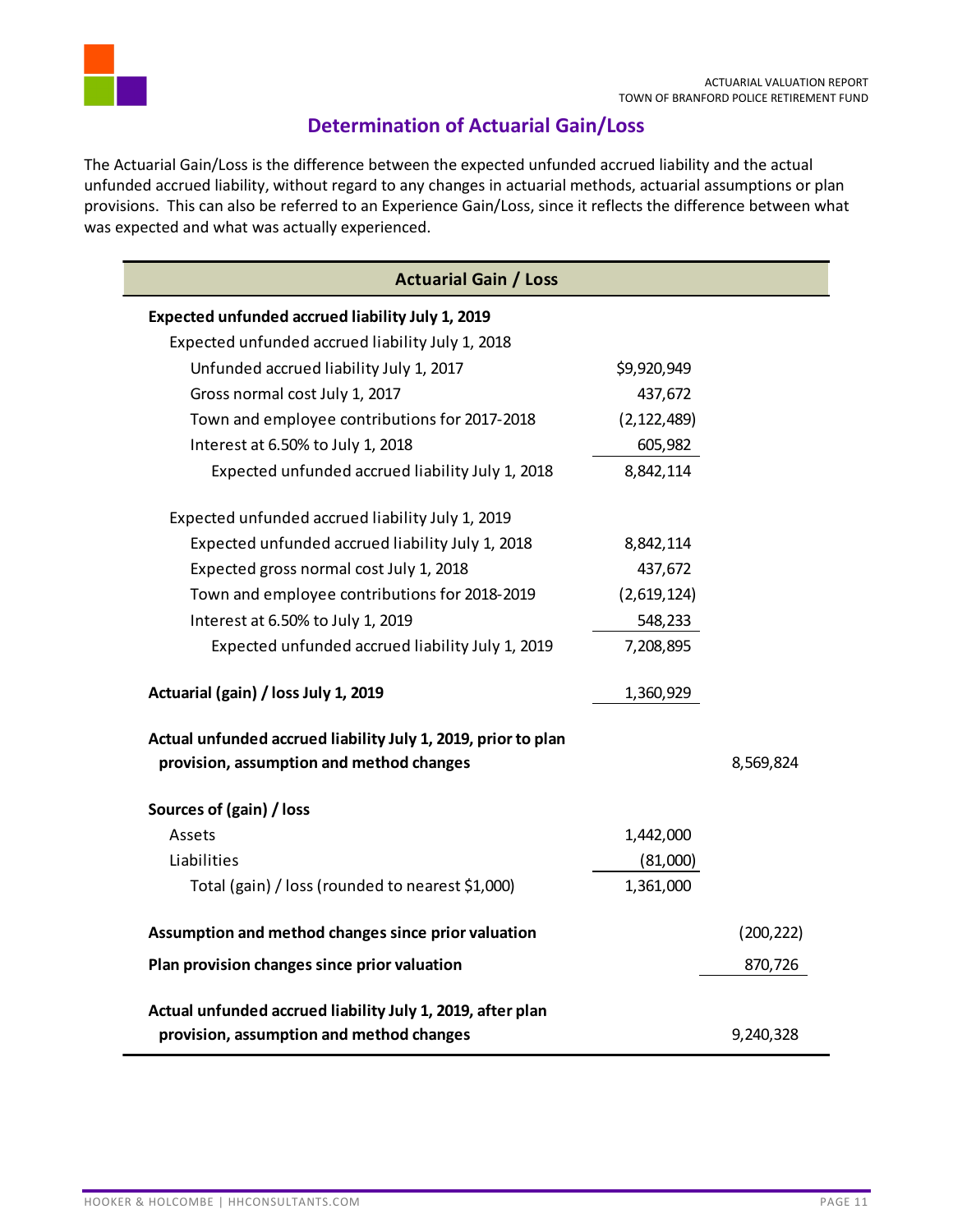<span id="page-13-0"></span>

# **Development of Asset Values**

| <b>Summary of Fund Activity</b>               |              |              |  |  |  |  |
|-----------------------------------------------|--------------|--------------|--|--|--|--|
| <b>Market Value</b><br><b>Actuarial Value</b> |              |              |  |  |  |  |
| 1. Beginning value of assets July 1, 2018     |              |              |  |  |  |  |
| Trust assets                                  | \$23,734,069 | \$25,092,840 |  |  |  |  |
| 2. Contributions                              |              |              |  |  |  |  |
| Town contributions during year                | 2,375,904    | 2,375,904    |  |  |  |  |
| Employee contributions during year            | 243,220      | 243,220      |  |  |  |  |
| Total for plan year                           | 2,619,124    | 2,619,124    |  |  |  |  |
| 3. Disbursements                              |              |              |  |  |  |  |
| Benefit payments during year                  | 1,740,559    | 1,740,559    |  |  |  |  |
| Administrative expenses during year           | 0            | 0            |  |  |  |  |
| Total for plan year                           | 1,740,559    | 1,740,559    |  |  |  |  |
| 4. Net investment return                      |              |              |  |  |  |  |
| Interest and dividends                        | $\Omega$     | N/A          |  |  |  |  |
| Realized and unrealized gain / (loss)         | 1,305,492    | N/A          |  |  |  |  |
| Expected return                               | N/A          | 1,542,455    |  |  |  |  |
| Recognized gain / (loss)                      | N/A          | (759, 452)   |  |  |  |  |
| Required adjustment due to corridor           | N/A          | 0            |  |  |  |  |
| Reversal of prior year required adjustment    | N/A          | 0            |  |  |  |  |
| Investment-related expenses                   | (93, 272)    | N/A          |  |  |  |  |
| Total for plan year                           | 1,212,220    | 783,003      |  |  |  |  |
| 5. Ending value of assets July 1, 2019        |              |              |  |  |  |  |
| Trust assets: $(1) + (2) - (3) + (4)$         | 25,824,854   | 26,754,408   |  |  |  |  |
| 6. Approximate rate of return                 | 5.1%         | 3.1%         |  |  |  |  |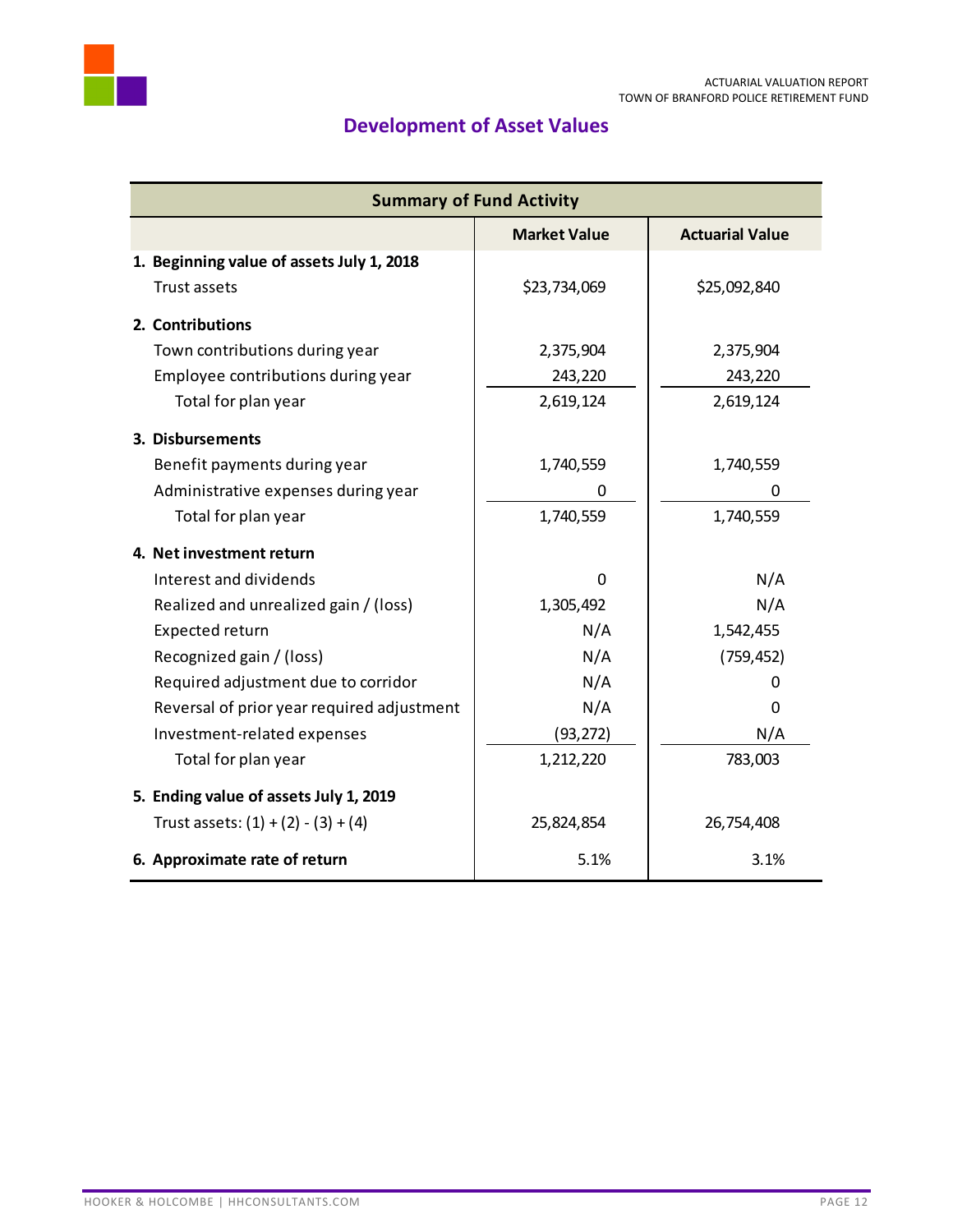

| <b>Relationship of Actuarial Value to Market Value</b>                         |              |  |  |
|--------------------------------------------------------------------------------|--------------|--|--|
| 1. Market value 7/1/2019                                                       | \$25,824,854 |  |  |
| 2. Gain / (loss) not recognized in actuarial value 7/1/2019                    | (929,554)    |  |  |
| 3. Preliminary actuarial value $7/1/2019$ : (1) - (2)                          | 26,754,408   |  |  |
| 4. Preliminary actuarial value as a percentage of market value: $(3) \div (1)$ | 103.6%       |  |  |
| 5. Gain / (loss) recognized for corridor minimum / maximum                     | N/A          |  |  |
| 6. Actuarial value $7/1/2019$ after corridor minimum / maximum: (3) + (5)      | 26,754,408   |  |  |
| 7. Actuarial value as a percentage of market value: $(6) \div (1)$             | 103.6%       |  |  |

| Development of Market Value Gain / Loss for 2018-2019 Plan Year    |              |  |  |  |
|--------------------------------------------------------------------|--------------|--|--|--|
| 1. Market value 7/1/2018                                           | \$23,734,069 |  |  |  |
| 2. Town contributions                                              | 2,375,904    |  |  |  |
| 3. Employee contributions                                          | 243,220      |  |  |  |
| 4. Benefit payments                                                | 1,740,559    |  |  |  |
| 5. Administrative expenses                                         | 0            |  |  |  |
| 6. Expected return at 6.50%                                        | 1,542,455    |  |  |  |
| 7. Expected value $7/1/2019$ : $(1) + (2) + (3) - (4) - (5) + (6)$ | 26,155,089   |  |  |  |
| 8. Market value 7/1/2019                                           | 25,824,854   |  |  |  |
| 9. Market value gain / (loss) for 2018-2019 plan year: (8) - (7)   | (330,235)    |  |  |  |

| <b>Recognition of Gain / Loss in Actuarial Value</b> |               |                            |                                       |                                            |                                          |
|------------------------------------------------------|---------------|----------------------------|---------------------------------------|--------------------------------------------|------------------------------------------|
|                                                      | (a)           | (b)<br>Total<br>recognized | (c)<br>Recognized in<br>current year: | (d)<br>Total recognized<br>as of 7/1/2019: | (e)<br>Not recognized<br>as of 7/1/2019: |
| Year                                                 | Gain / (loss) | as of 7/1/2018             | $20%$ of (a)                          | $(b) + (c)$                                | $(a) - (d)$                              |
| 2014-2015                                            | (\$1,475,468) | ( \$1,180,376)             | (5295,092)                            | ( \$1,475,468)                             | \$0                                      |
| 2015-2016                                            | (1,355,146)   | (813,087)                  | (271, 029)                            | (1,084,116)                                | (271,030)                                |
| 2016-2017                                            | 62,425        | 24,970                     | 12,485                                | 37,455                                     | 24,970                                   |
| 2017-2018                                            | (698, 844)    | (139, 769)                 | (139, 769)                            | (279, 538)                                 | (419, 306)                               |
| 2018-2019                                            | (330, 235)    | $\mathbf 0$                | (66,047)                              | (66, 047)                                  | (264,188)                                |
| Total                                                |               |                            | (759, 452)                            |                                            | (929, 554)                               |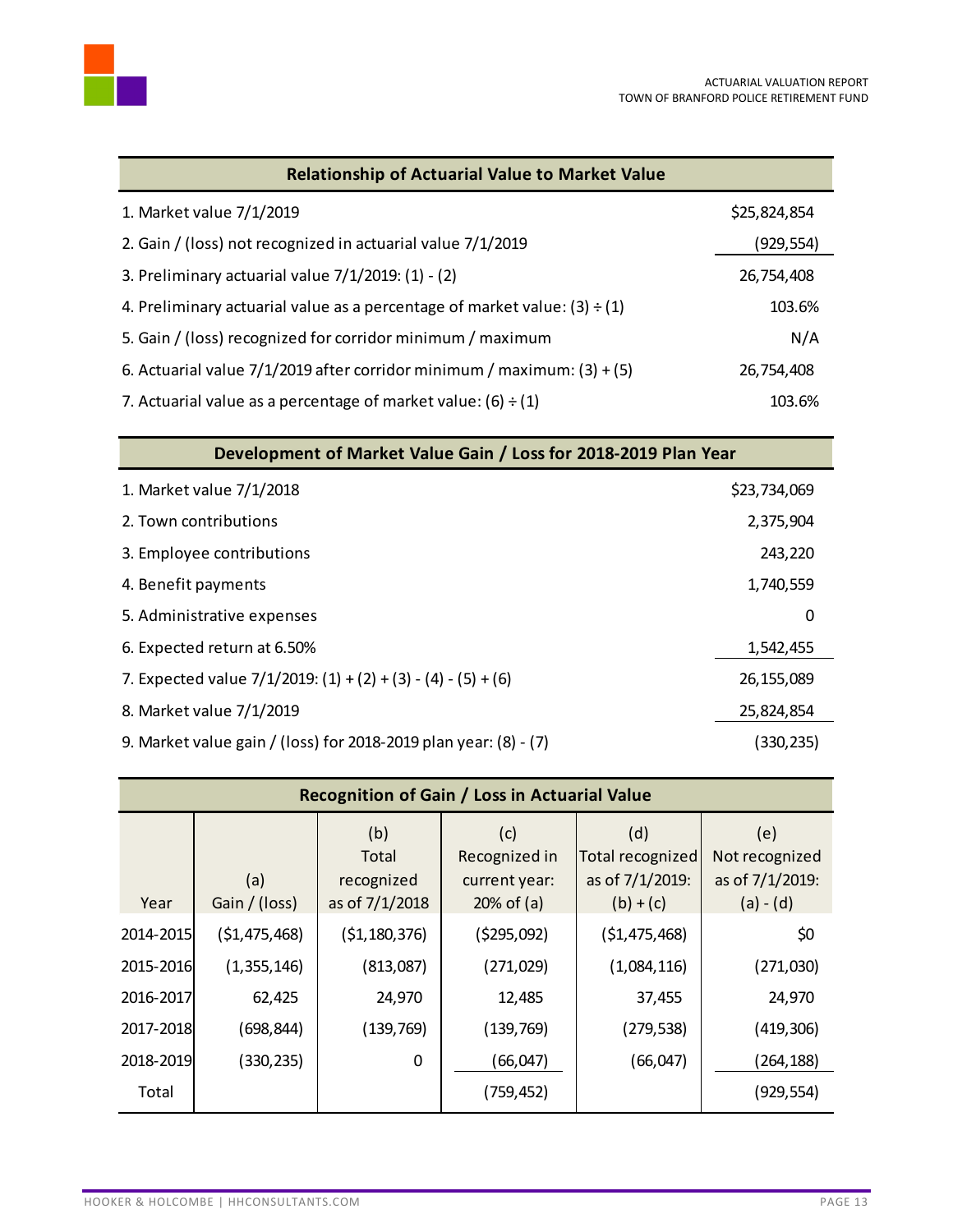| <b>Summary of Fund Activity</b>            |                     |                        |  |  |
|--------------------------------------------|---------------------|------------------------|--|--|
|                                            | <b>Market Value</b> | <b>Actuarial Value</b> |  |  |
| 1. Beginning value of assets July 1, 2017  |                     |                        |  |  |
| Trust assets                               | \$22,451,018        | \$23,628,522           |  |  |
| 2. Contributions                           |                     |                        |  |  |
| Town contributions during year             | 1,911,484           | 1,911,484              |  |  |
| Employee contributions during year         | 211,005             | 211,005                |  |  |
| Total for plan year                        | 2,122,489           | 2,122,489              |  |  |
| 3. Disbursements                           |                     |                        |  |  |
| Benefit payments during year               | 1,615,977           | 1,615,977              |  |  |
| Administrative expenses during year        | 0                   | 0                      |  |  |
| Total for plan year                        | 1,615,977           | 1,615,977              |  |  |
| 4. Net investment return                   |                     |                        |  |  |
| Interest and dividends                     | $\Omega$            | N/A                    |  |  |
| Realized and unrealized gain / (loss)      | 882,490             | N/A                    |  |  |
| Expected return                            | N/A                 | 1,475,383              |  |  |
| Recognized gain / (loss)                   | N/A                 | (517, 577)             |  |  |
| Required adjustment due to corridor        | N/A                 | 0                      |  |  |
| Reversal of prior year required adjustment | N/A                 | 0                      |  |  |
| Investment-related expenses                | (105, 951)          | N/A                    |  |  |
| Total for plan year                        | 776,539             | 957,806                |  |  |
| 5. Ending value of assets July 1, 2018     |                     |                        |  |  |
| Trust assets: $(1) + (2) - (3) + (4)$      | 23,734,069          | 25,092,840             |  |  |
| 6. Approximate rate of return              | 3.4%                | 4.0%                   |  |  |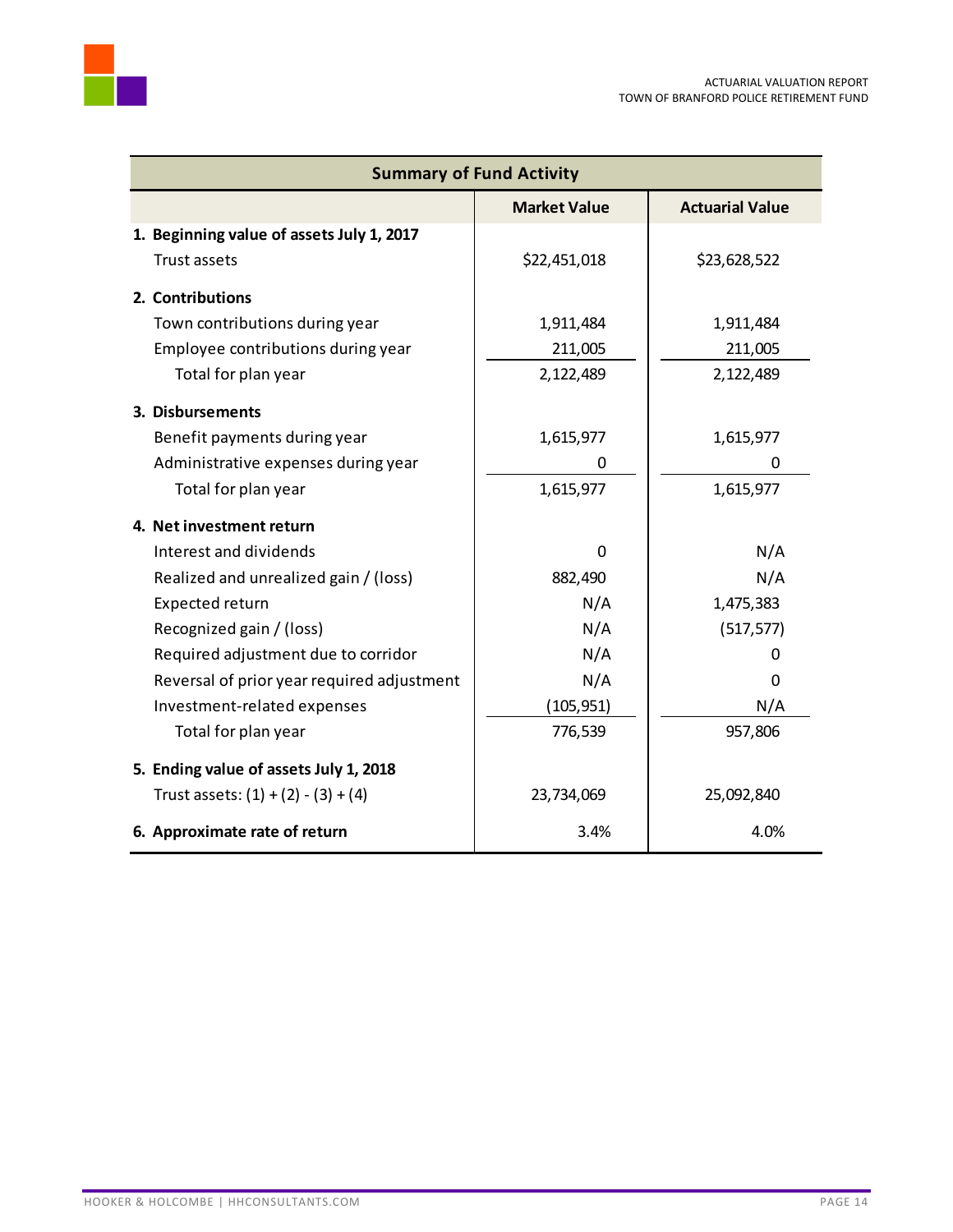

| <b>Relationship of Actuarial Value to Market Value</b>                         |              |  |  |
|--------------------------------------------------------------------------------|--------------|--|--|
| 1. Market value 7/1/2018                                                       | \$23,734,069 |  |  |
| 2. Gain / (loss) not recognized in actuarial value 7/1/2018                    | (1,358,771)  |  |  |
| 3. Preliminary actuarial value $7/1/2018$ : (1) - (2)                          | 25,092,840   |  |  |
| 4. Preliminary actuarial value as a percentage of market value: $(3) \div (1)$ | 105.7%       |  |  |
| 5. Gain / (loss) recognized for corridor minimum / maximum                     | N/A          |  |  |
| 6. Actuarial value $7/1/2018$ after corridor minimum / maximum: (3) + (5)      | 25,092,840   |  |  |
| 7. Actuarial value as a percentage of market value: (6) $\div$ (1)             | 105.7%       |  |  |

| Development of Market Value Gain / Loss for 2017-2018 Plan Year    |              |  |  |  |
|--------------------------------------------------------------------|--------------|--|--|--|
| 1. Market value 7/1/2017                                           | \$22,451,018 |  |  |  |
| 2. Town contributions                                              | 1,911,484    |  |  |  |
| 3. Employee contributions                                          | 211,005      |  |  |  |
| 4. Benefit payments                                                | 1,615,977    |  |  |  |
| 5. Administrative expenses                                         | 0            |  |  |  |
| 6. Expected return at 6.50%                                        | 1,475,383    |  |  |  |
| 7. Expected value $7/1/2018$ : $(1) + (2) + (3) - (4) - (5) + (6)$ | 24,432,913   |  |  |  |
| 8. Market value 7/1/2018                                           | 23,734,069   |  |  |  |
| 9. Market value gain / (loss) for 2017-2018 plan year: (8) - (7)   | (698, 844)   |  |  |  |

| <b>Recognition of Gain / Loss in Actuarial Value</b> |                      |                                              |                                                       |                                                           |                                                         |
|------------------------------------------------------|----------------------|----------------------------------------------|-------------------------------------------------------|-----------------------------------------------------------|---------------------------------------------------------|
| Year                                                 | (a)<br>Gain / (loss) | (b)<br>Total<br>recognized<br>as of 7/1/2017 | (c)<br>Recognized in<br>current year:<br>$20%$ of (a) | (d)<br>Total recognized<br>as of 7/1/2018:<br>$(b) + (c)$ | (e)<br>Not recognized<br>as of 7/1/2018:<br>$(a) - (d)$ |
| 2013-2014                                            | \$879,154            | \$703,324                                    | \$175,830                                             | \$879,154                                                 | \$0                                                     |
| 2014-2015                                            | (1, 475, 468)        | (885, 282)                                   | (295,094)                                             | (1, 180, 376)                                             | (295,092)                                               |
| 2015-2016                                            | (1,355,146)          | (542, 058)                                   | (271, 029)                                            | (813,087)                                                 | (542,059)                                               |
| 2016-2017                                            | 62,425               | 12,485                                       | 12,485                                                | 24,970                                                    | 37,455                                                  |
| 2017-2018                                            | (698, 844)           | $\mathbf 0$                                  | (139, 769)                                            | (139, 769)                                                | (559,075)                                               |
| Total                                                |                      |                                              | (517, 577)                                            |                                                           | (1,358,771)                                             |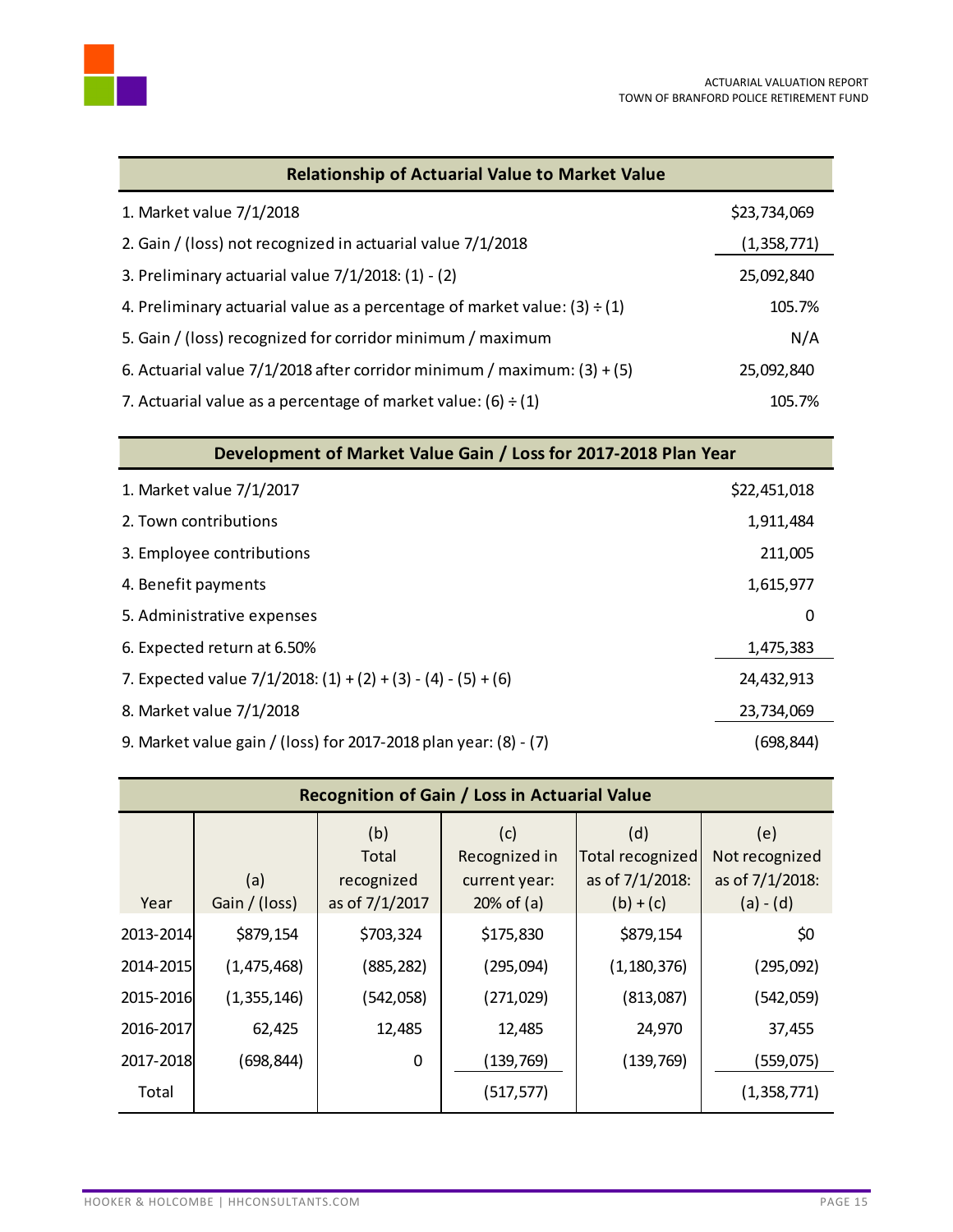

| <b>Rate of Return on Market Value of Assets</b> |                                                |                                       |      |         |  |  |  |  |  |
|-------------------------------------------------|------------------------------------------------|---------------------------------------|------|---------|--|--|--|--|--|
| <b>Period Ending</b>                            | <b>Average Annual Effective Rate of Return</b> |                                       |      |         |  |  |  |  |  |
| June 30                                         | 1 Year                                         | 3 Years<br>5 Years<br><b>10 Years</b> |      |         |  |  |  |  |  |
| 2010                                            | 10.1%                                          | $-0.8%$                               | 2.5% | $-2.7%$ |  |  |  |  |  |
| 2011                                            | 17.4%                                          | 5.4%                                  | 5.4% | $-0.5%$ |  |  |  |  |  |
| 2012                                            | 2.1%                                           | $9.7\%$                               | 3.2% | 1.0%    |  |  |  |  |  |
| 2013                                            | 7.7%                                           | 8.9%                                  | 5.2% | 2.2%    |  |  |  |  |  |
| 2014                                            | 11.5%                                          | 7.0%                                  | 9.6% | 4.2%    |  |  |  |  |  |
| 2015                                            | 0.2%                                           | 6.4%                                  | 7.6% | 5.0%    |  |  |  |  |  |
| 2016                                            | $0.7\%$                                        | 4.0%                                  | 4.3% | 4.9%    |  |  |  |  |  |
| 2017                                            | 7.3%                                           | 2.7%                                  | 5.4% | 4.3%    |  |  |  |  |  |
| 2018                                            | 3.4%                                           | 3.8%                                  | 4.5% | 4.9%    |  |  |  |  |  |
| 2019                                            | 5.1%                                           | 5.3%                                  | 3.3% | 6.4%    |  |  |  |  |  |
|                                                 |                                                |                                       |      |         |  |  |  |  |  |

| <b>Rate of Return on Actuarial Value of Assets</b> |                                                |                    |      |      |  |  |  |  |
|----------------------------------------------------|------------------------------------------------|--------------------|------|------|--|--|--|--|
| <b>Period Ending</b>                               | <b>Average Annual Effective Rate of Return</b> |                    |      |      |  |  |  |  |
| June 30                                            | 1 Year                                         | 5 Years<br>3 Years |      |      |  |  |  |  |
| 2010                                               | 2.0%                                           | 3.2%               | 3.4% | 0.9% |  |  |  |  |
| 2011                                               | 5.3%                                           | 3.1%               | 4.1% | 1.3% |  |  |  |  |
| 2012                                               | 4.0%                                           | 3.8%               | 3.8% | 2.0% |  |  |  |  |
| 2013                                               | 5.6%                                           | 5.0%               | 3.8% | 3.1% |  |  |  |  |
| 2014                                               | 8.9%                                           | 6.1%               | 5.1% | 4.2% |  |  |  |  |
| 2015                                               | 7.2%                                           | 7.2%               | 6.2% | 4.8% |  |  |  |  |
| 2016                                               | 4.2%                                           | 6.7%               | 6.0% | 5.1% |  |  |  |  |
| 2017                                               | 5.0%                                           | 5.5%               | 6.2% | 5.0% |  |  |  |  |
| 2018                                               | 4.0%                                           | 4.4%               | 5.8% | 4.8% |  |  |  |  |
| 2019                                               | 3.1%                                           | 4.0%               | 4.7% | 4.9% |  |  |  |  |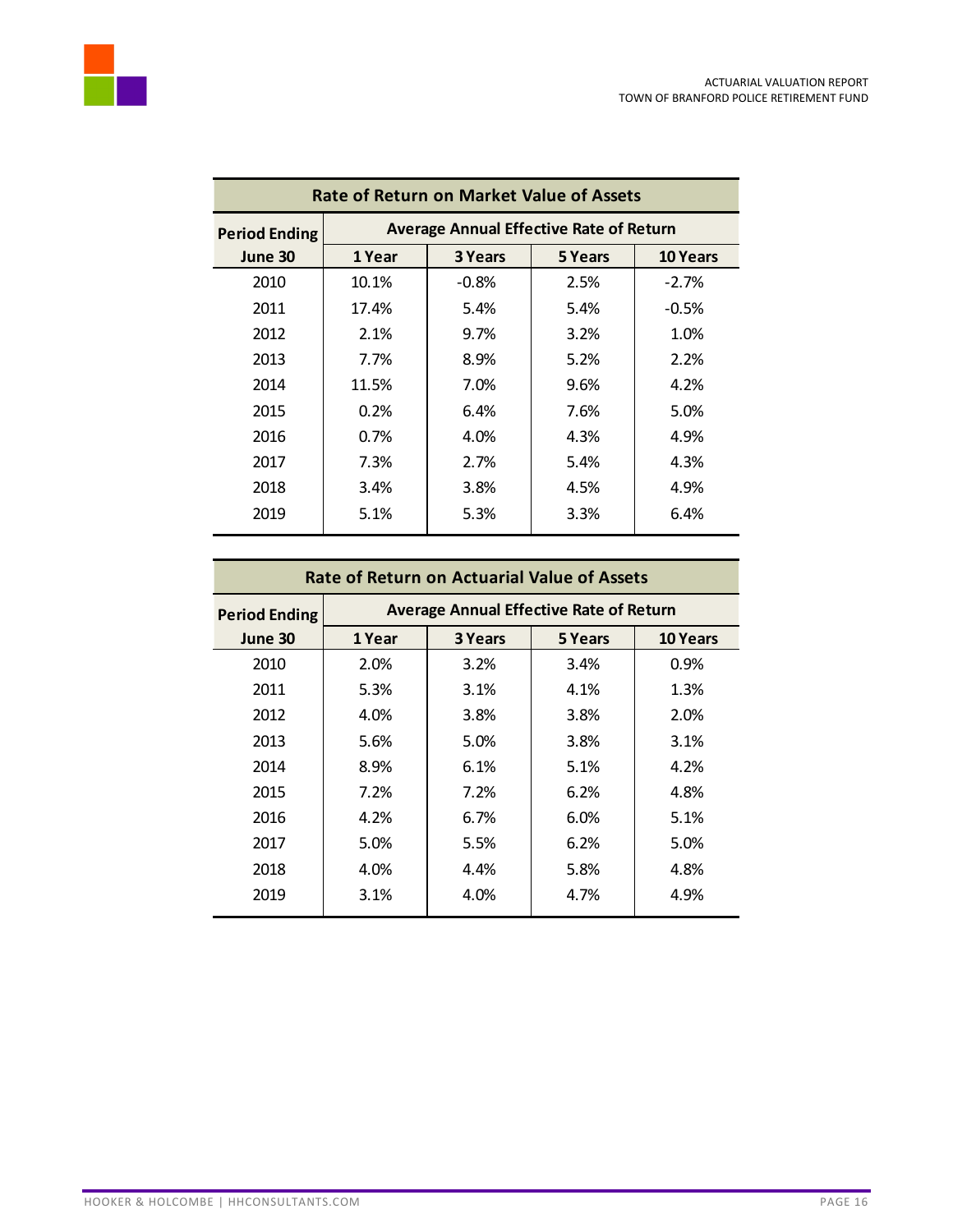



#### **Actual Rate of Return on Assets**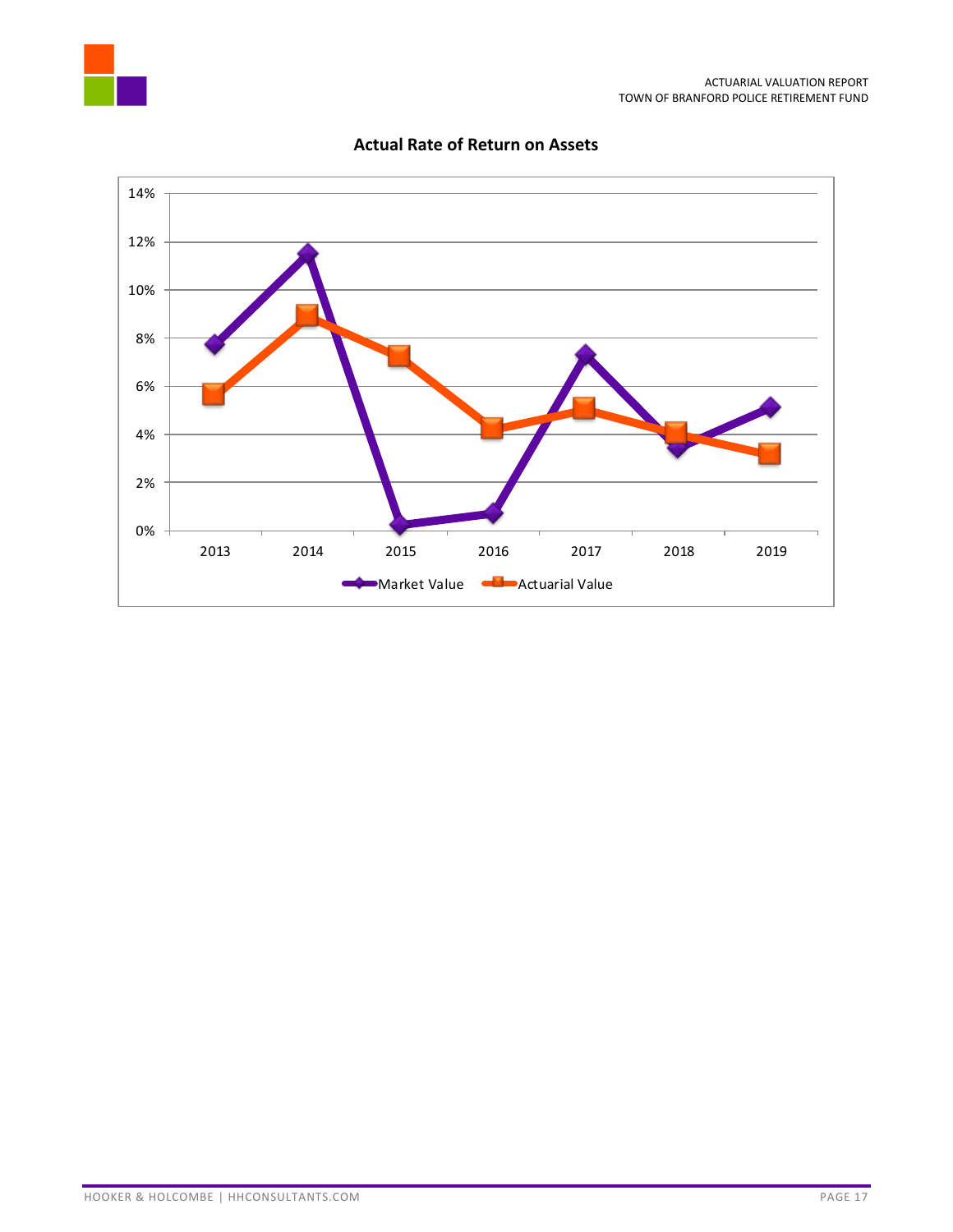<span id="page-19-0"></span>

| <b>Target Allocation and Expected Rate of Return</b> |                     |  |  |
|------------------------------------------------------|---------------------|--|--|
|                                                      | <b>July 1, 2019</b> |  |  |

|                                              |                   | Long-Term            |                  |
|----------------------------------------------|-------------------|----------------------|------------------|
|                                              | <b>Target</b>     | <b>Expected Real</b> |                  |
| <b>Asset Class</b>                           | <b>Allocation</b> | Rate of Return*      | <b>Weighting</b> |
| Large Cap Domestic Equity                    | 14.50%            | 4.50%                | 0.65%            |
| Mid Cap Domestic Equity                      | 5.50%             | 5.00%                | 0.28%            |
| <b>Small Cap Domestic Equity</b>             | 5.50%             | 5.00%                | 0.28%            |
| Developed International Equity               | 12.50%            | 5.25%                | 0.66%            |
| <b>Emerging Markets International Equity</b> | 8.50%             | 6.25%                | 0.53%            |
| US Real Estate and MLP's                     | 8.50%             | 4.50%                | 0.38%            |
| US Investment Grade Bonds                    | 35.50%            | 2.00%                | 0.71%            |
| US High Yield Bonds                          | 7.50%             | 3.25%                | 0.24%            |
| Cash                                         | 2.00%             | 0.25%                | 0.01%            |
|                                              | 100.00%           |                      | 3.74%            |
| Long-Term Inflation Expectation              |                   |                      | 2.50%            |
| Long-Term Expected Nominal Return            |                   |                      | 6.24%            |

*\*Long-Term Real Returns are provided by HHIA. The returns are geometric means.*

The long-term expected rate of return on pension plan investments was determined using a building block method in which best-estimate ranges of expected future real rates of return are developed. Best estimates of the real rates of return for each major asset class are included in the pension plan's target asset allocation.

The information above is based on geometric means and does not reflect additional returns through investment selection, asset allocation and rebalancing. The results support a rate between 6.25% and 6.75%. An expected rate of return of 6.50% was used.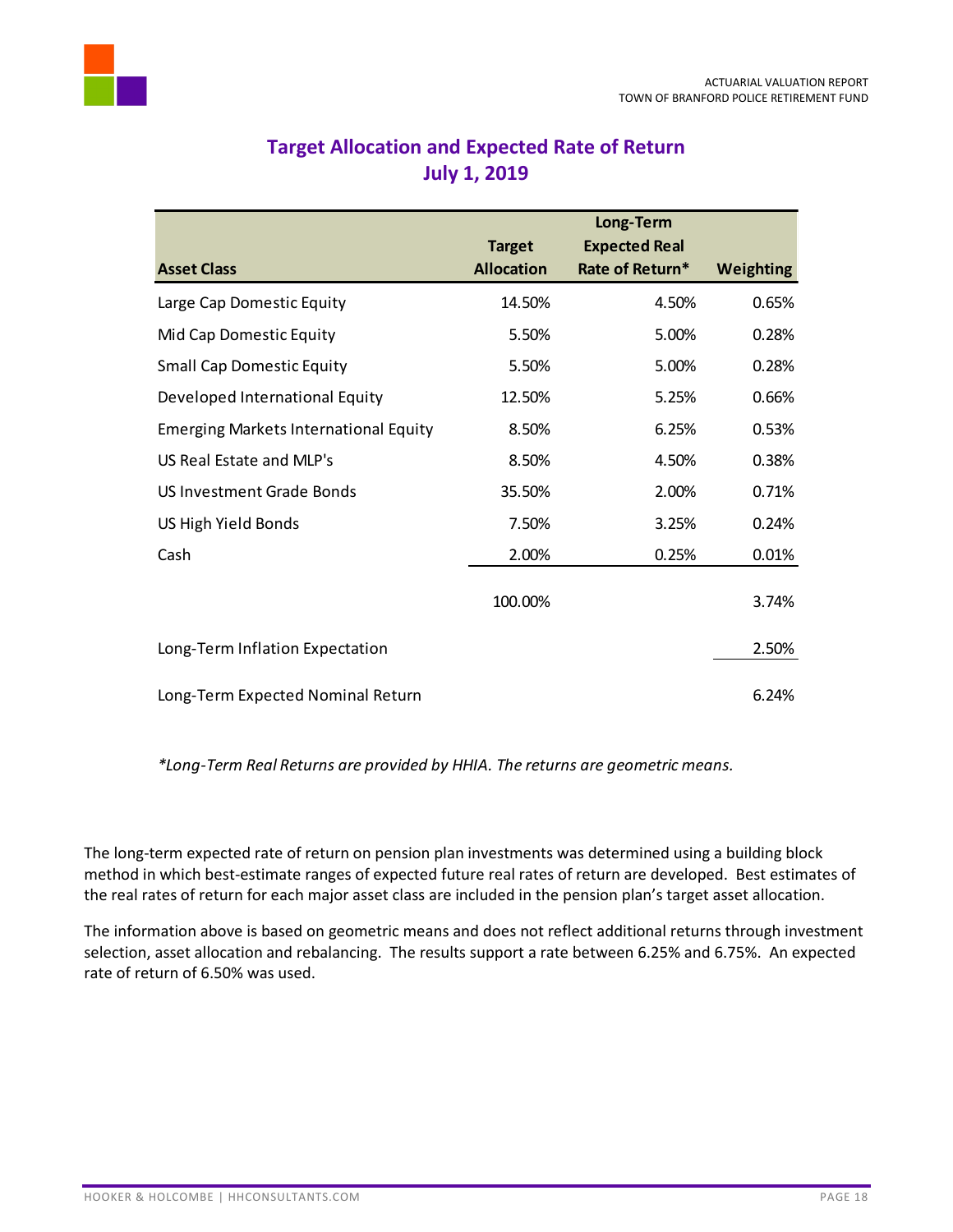<span id="page-20-0"></span>

# **Amortization of Unfunded Liability**

| <b>Schedule of Amortization Bases</b> |                            |                             |                    |                                                                                   |  |
|---------------------------------------|----------------------------|-----------------------------|--------------------|-----------------------------------------------------------------------------------|--|
|                                       | <b>Date</b><br>established | Amortization<br>installment | Years<br>remaining | <b>Present value</b><br>of remaining<br>installments as of<br><b>July 1, 2019</b> |  |
| 2019 base                             | July 1, 2019               | 831,670                     | 18                 | 9,240,328                                                                         |  |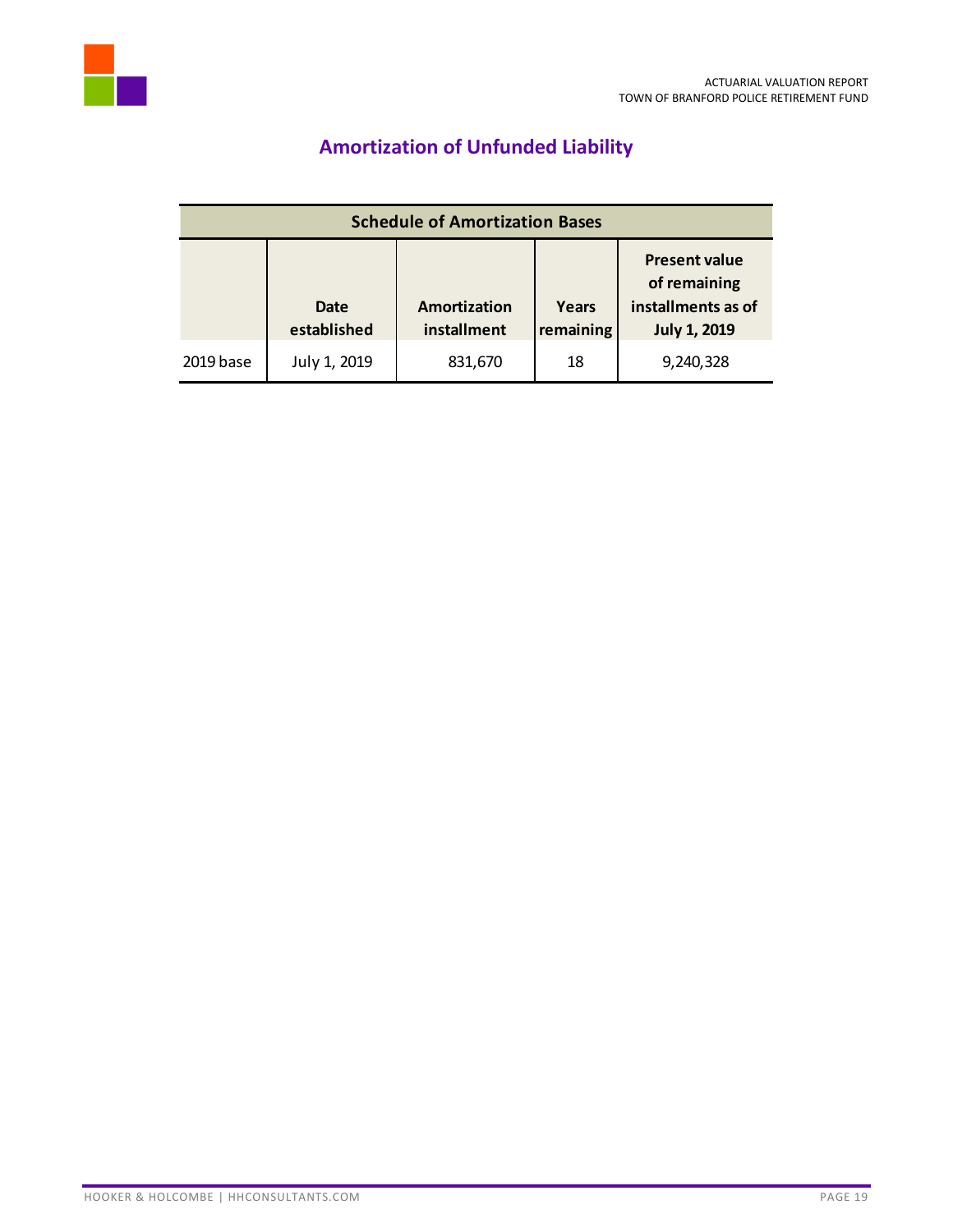

## **Member Data**

The data reported by the Plan Sponsor for this valuation includes 46 active employees who met the Plan's minimum age and service requirements as of July 1, 2019.

<span id="page-21-0"></span>

| <b>Member Data</b>         |               |                             |                                |                             |                                 |              |
|----------------------------|---------------|-----------------------------|--------------------------------|-----------------------------|---------------------------------|--------------|
|                            | <b>Active</b> | <b>Terminated</b><br>vested | Due refund of<br>contributions | <b>Employees</b><br>in DROP | <b>Members in</b><br>pay status | <b>Total</b> |
| Total members July 1, 2017 | 28            | $\overline{2}$              | $\mathbf 0$                    | 7                           | 48                              | 85           |
| Adjustments                | 0             | $\mathbf 0$                 | $\mathbf 0$                    | $\mathbf 0$                 | $\mathbf 0$                     | $\mathbf 0$  |
| Retirements                | $-1$          | 0                           | N/A                            | $\mathbf 0$                 | $+1$                            | $\mathbf 0$  |
| <b>Disabilities</b>        | $\mathbf 0$   | N/A                         | N/A                            | $\mathbf 0$                 | $\mathbf 0$                     | $\mathbf 0$  |
| <b>Entered DROP</b>        | $\mathbf 0$   | N/A                         | N/A                            | $\mathbf 0$                 | N/A                             | $\mathbf 0$  |
| Terminations               |               |                             |                                |                             |                                 |              |
| Vested                     | $-1$          | $+1$                        | N/A                            | N/A                         | N/A                             | $\mathbf 0$  |
| Lump sum payments          | $\mathbf 0$   | $\mathbf 0$                 | $\pmb{0}$                      |                             | N/A                             | $\mathbf 0$  |
| Deaths                     |               |                             |                                |                             |                                 |              |
| With death benefit         | $\pmb{0}$     | $\mathbf 0$                 | $\pmb{0}$                      | $\mathbf 0$                 | $\mathbf 0$                     | $\mathbf 0$  |
| Without death benefit      | $\mathbf 0$   | $\mathbf 0$                 | $\mathbf 0$                    | $\mathbf 0$                 | $\mathbf 0$                     | $\mathbf 0$  |
| Transfers                  | 0             | $\mathbf 0$                 | $\mathbf 0$                    | N/A                         | N/A                             | $\mathbf 0$  |
| Rehires                    | $\pmb{0}$     | 0                           | $\mathbf 0$                    | N/A                         | N/A                             | $\mathbf 0$  |
| New beneficiaries          | N/A           | N/A                         | N/A                            | N/A                         | $\mathbf 0$                     | $\mathbf 0$  |
| New entrants               | $+20$         | N/A                         | $+1$                           | N/A                         | N/A                             | $+21$        |
| Total members July 1, 2019 | 46            | 3                           | $\mathbf{1}$                   | 7                           | 49*                             | 106          |

*\* Includes 1 alternate payee receiving benefits*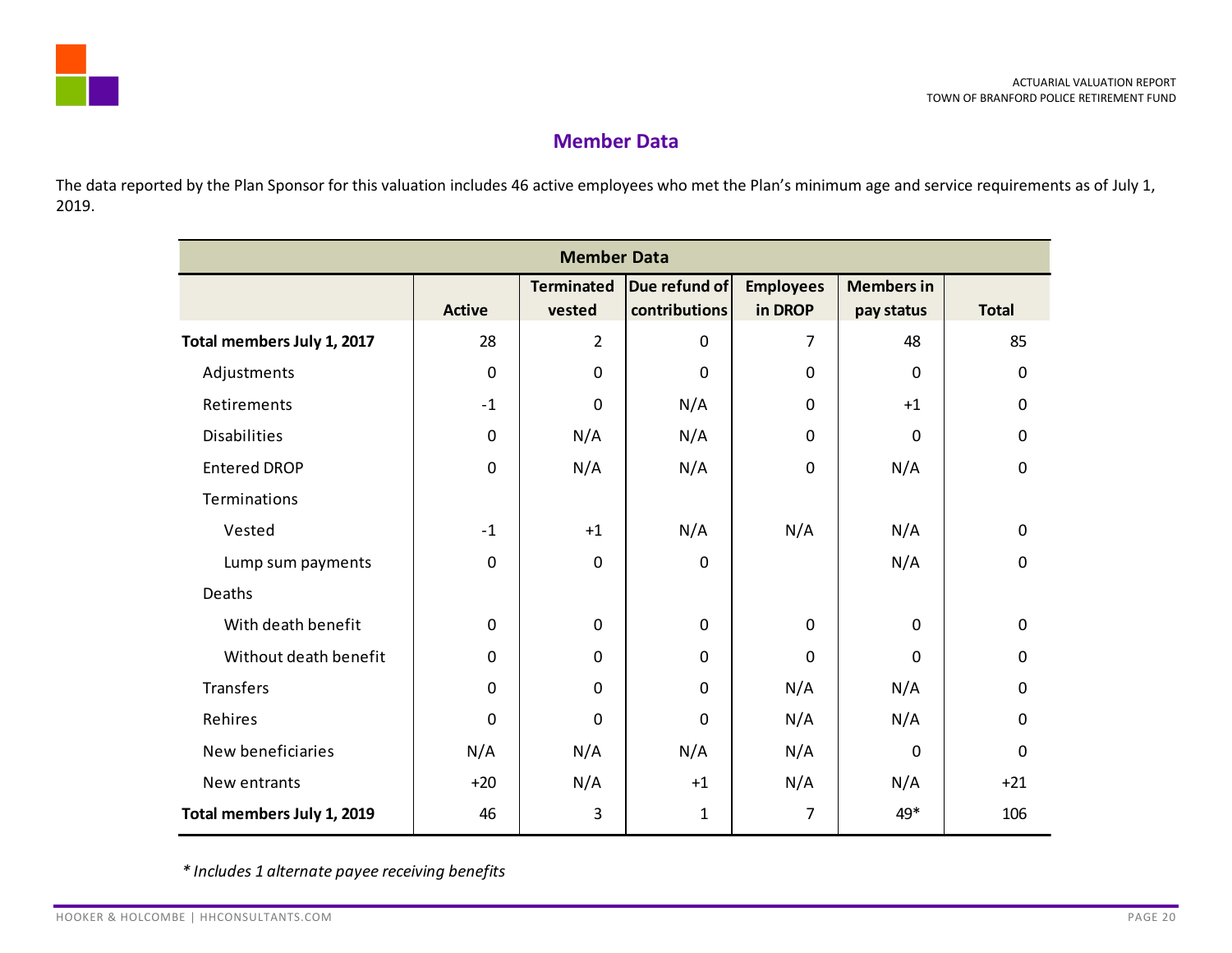



### **Member Counts by Status**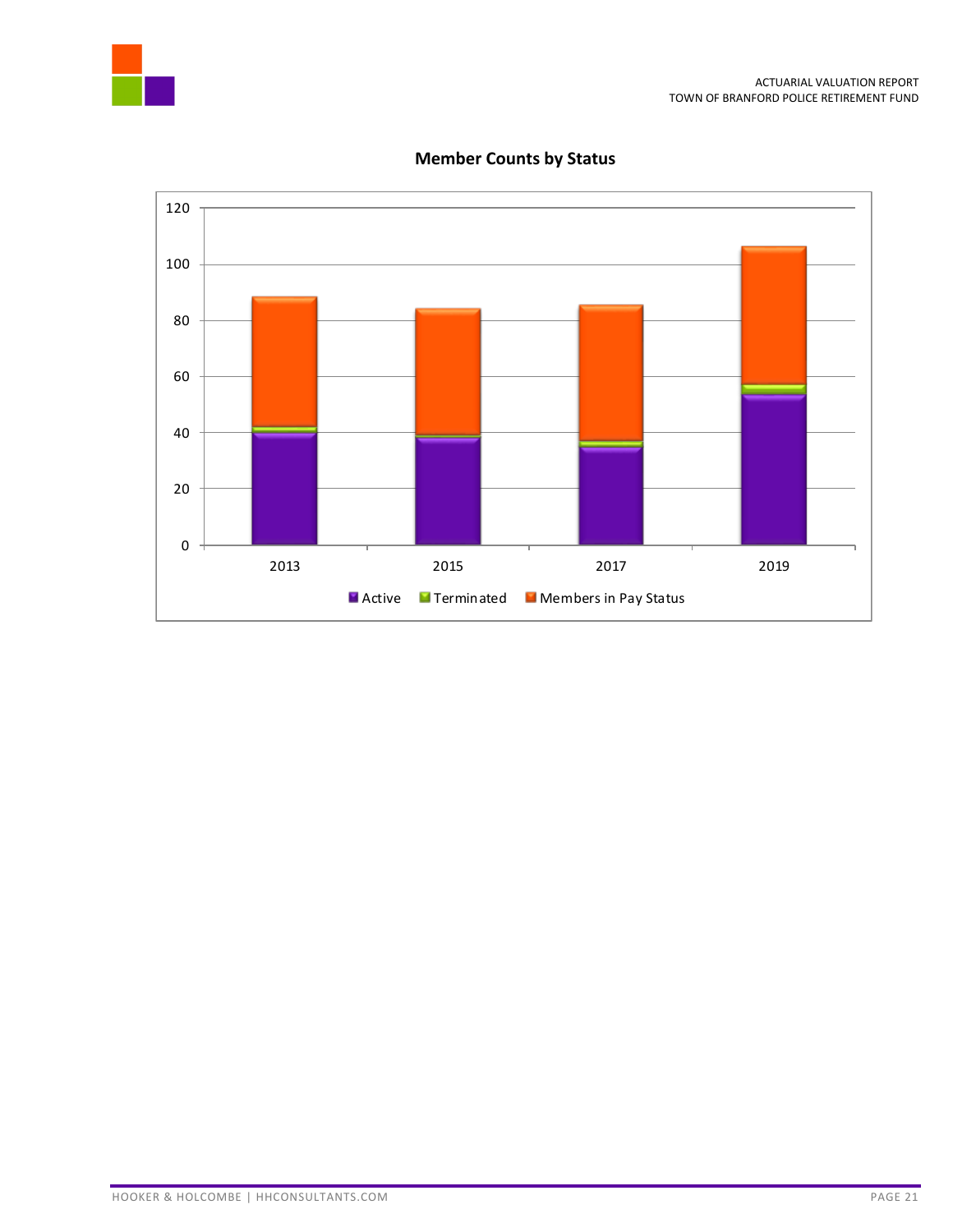



| <b>Member Data</b>           |               |                             |                                |                             |                                 |
|------------------------------|---------------|-----------------------------|--------------------------------|-----------------------------|---------------------------------|
|                              | <b>Active</b> | <b>Terminated</b><br>vested | Due refund of<br>contributions | <b>Employees</b><br>in DROP | <b>Members in</b><br>pay status |
| Average age                  |               |                             |                                |                             |                                 |
| July 1, 2017                 | 45.6          | 40.8                        | 0.0                            | 56.0                        | 67.6                            |
| July 1, 2019                 | 42.2          | 44.2                        | 26.0                           | 58.0                        | 69.3                            |
| <b>Average service</b>       |               |                             |                                |                             |                                 |
| July 1, 2017                 | 15.5          | N/A                         | N/A                            | N/A                         | N/A                             |
| July 1, 2019                 | 11.2          | N/A                         | N/A                            | N/A                         | N/A                             |
| Covered employee payroll     |               |                             |                                |                             |                                 |
| July 1, 2017                 | \$2,599,740   | N/A                         | N/A                            | N/A                         | N/A                             |
| July 1, 2019                 | 4,260,576     | N/A                         | N/A                            | N/A                         | N/A                             |
| <b>Total annual benefits</b> |               |                             |                                |                             |                                 |
| July 1, 2017                 | N/A           | \$28,645                    | N/A                            | \$429,453                   | \$1,607,575                     |
| July 1, 2019                 | N/A           | 70,882                      | N/A                            | 275,195                     | 1,814,192                       |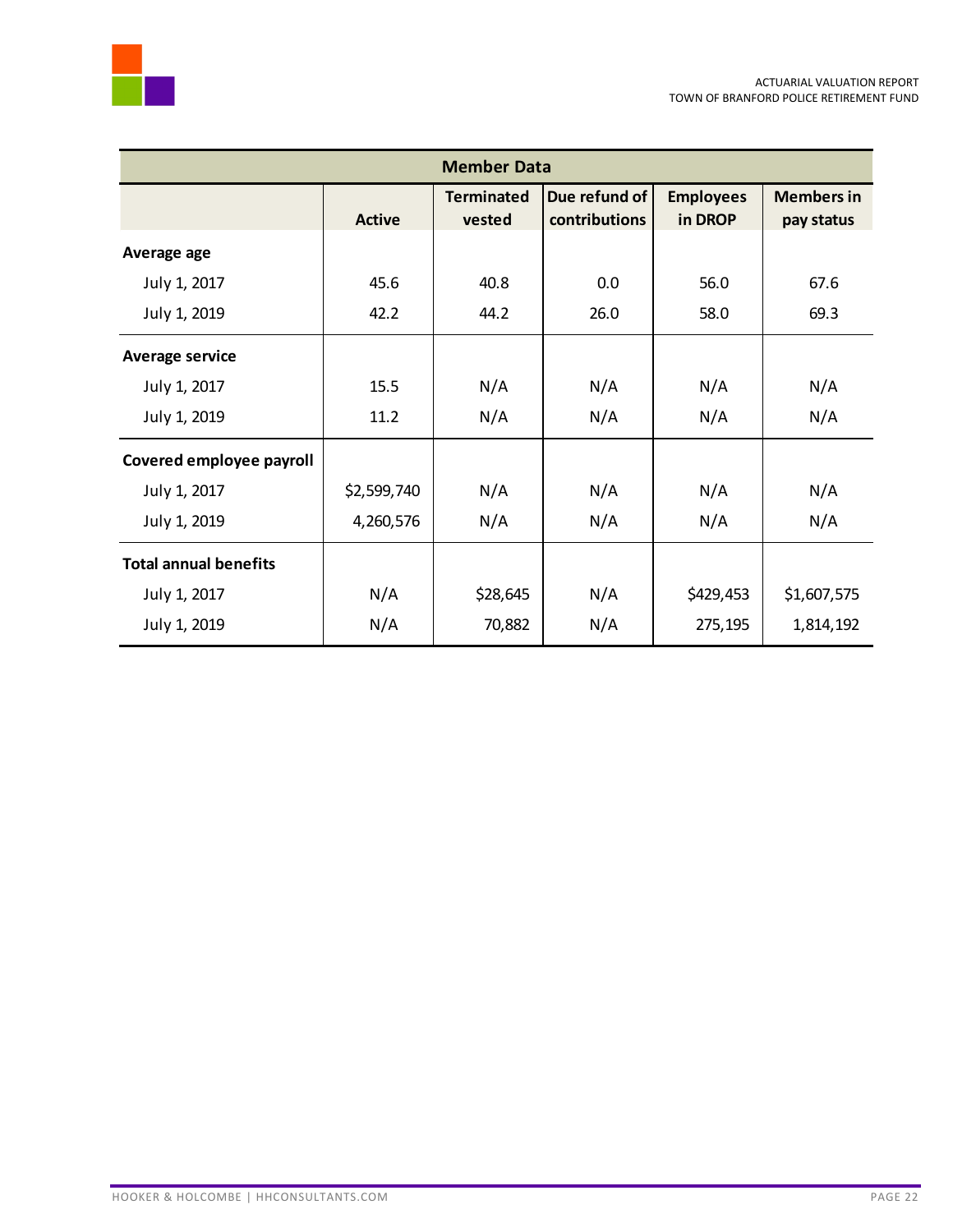# **Active Member Count by Age and Years of Service**

<span id="page-24-0"></span>

|                     | <b>Completed Years of Credited Service</b> |                |                |                |                |                |          |          |          |             |                  |
|---------------------|--------------------------------------------|----------------|----------------|----------------|----------------|----------------|----------|----------|----------|-------------|------------------|
| <b>Attained age</b> | Under 1                                    | 1 to 4         | $5$ to $9$     | 10 to 14       | 15 to 19       | 20 to 24       | 25 to 29 | 30 to 34 | 35 to 39 | 40 and over | <b>All years</b> |
| Under 25            | $\overline{2}$                             | $\overline{2}$ |                |                |                |                |          |          |          |             | 4                |
| 25 to 29            | $\mathbf{1}$                               | $\overline{2}$ | $\overline{2}$ |                |                |                |          |          |          |             | 5                |
| 30 to 34            | $\mathbf{1}$                               | $\overline{2}$ | $\overline{2}$ |                |                |                |          |          |          |             | 5                |
| 35 to 39            |                                            | $\mathbf{1}$   | $\mathbf{1}$   | $\overline{2}$ |                |                |          |          |          |             | 4                |
| 40 to 44            |                                            |                |                | 3              | 3              |                |          |          |          |             | 6                |
| 45 to 49            | $\mathbf{1}$                               | $\mathbf 1$    |                |                | 3              | $\overline{2}$ |          |          |          |             | 7                |
| 50 to 54            |                                            | $\mathbf{1}$   | $\mathbf{1}$   | $\overline{2}$ | $\overline{2}$ | 6              |          |          |          |             | 12               |
| 55 to 59            |                                            |                |                | $\overline{2}$ |                |                |          |          |          |             | $\overline{2}$   |
| 60 to 64            |                                            | $\mathbf 1$    |                |                |                |                |          |          |          |             | $\mathbf{1}$     |
| 65 to 69            |                                            |                |                |                |                |                |          |          |          |             |                  |
| 70 & over           |                                            |                |                |                |                |                |          |          |          |             |                  |
| All ages            | 5                                          | 10             | 6              | 9              | 8              | 8              |          |          |          |             | 46               |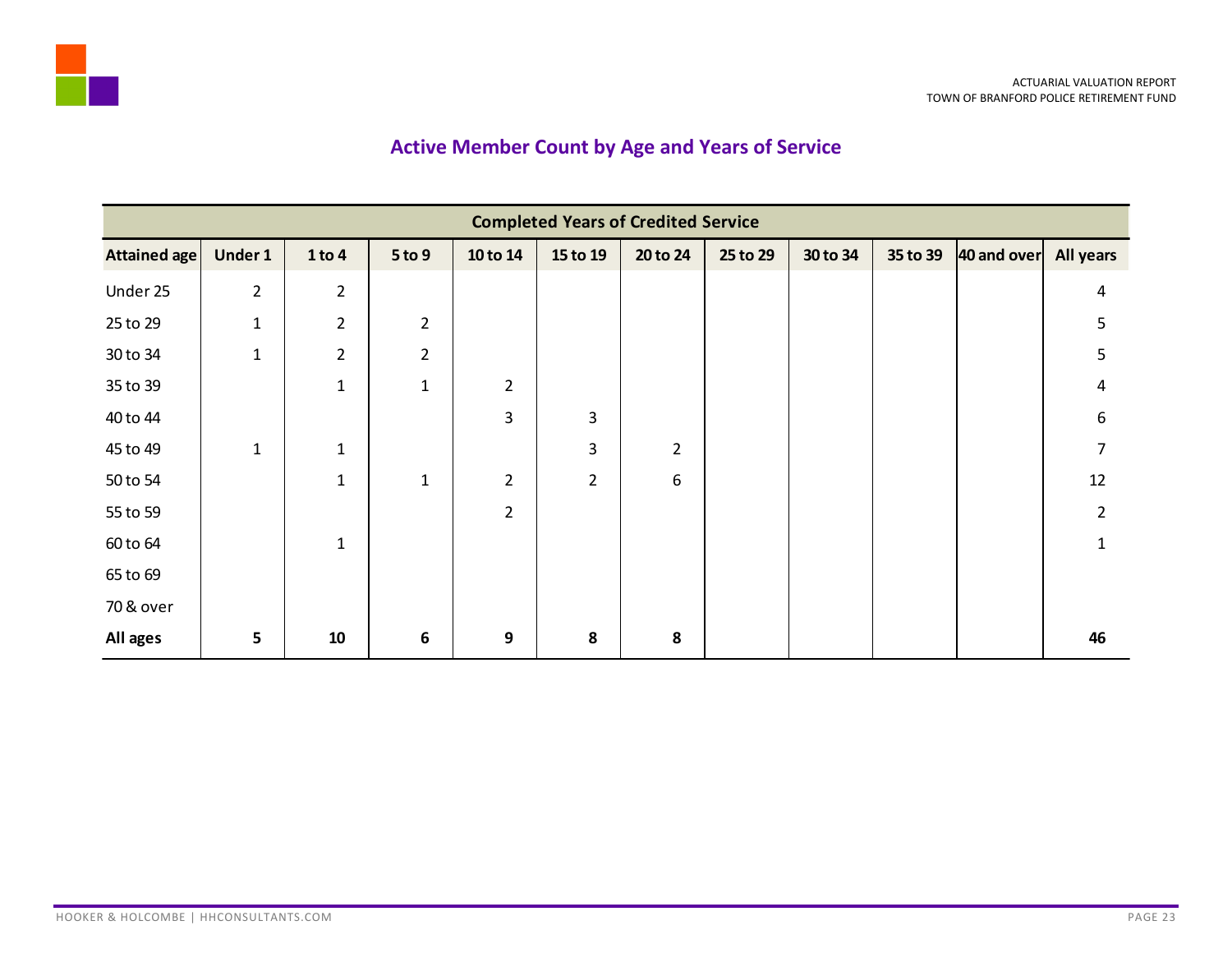

### **Description of Actuarial Methods**

#### <span id="page-25-0"></span>**Asset Valuation Method**

The Actuarial Value of assets used in the development of plan contributions phases in the recognition of differences between the actual return on Market Value and expected return on Market Value over a 5-year period at 20% per year. The Actuarial Value is adjusted, if necessary, to be within the range of 80% and 120% of the Market Value of assets.

#### **Actuarial Cost Method**

Changes in Actuarial Cost Method: None.

Description of Current Actuarial Cost Method: Entry Age Normal (level percentage of salary)

Normal Cost: Under this method, the total normal cost is the sum of amounts necessary to fund each active member's normal retirement benefit if paid annually from entry age to assumed retirement age. Entry age is the age at which the employee would have been first eligible for the plan, if it had always been in effect. The normal cost for each participant is expected to remain a level percentage of the employee's salary. The normal cost for the plan is the difference between the total normal cost for the year and the anticipated member contributions for that year.

Past Service Liability: The present value of future benefits that relates to service before the valuation date is the total past service liability. The unfunded past service liability is the difference between the total past service liability and any assets (including accumulated member contributions). This amount is amortized over 20 years on a closed basis from 2017.

Experience Gains and Losses: All experience gains and losses (the financial effect of the difference between the actual experience during the prior period and the result expected by the actuarial assumptions for that prior period) appear directly in the past service liability and are amortized at the same rate the plan is amortizing the remaining unfunded past service liability.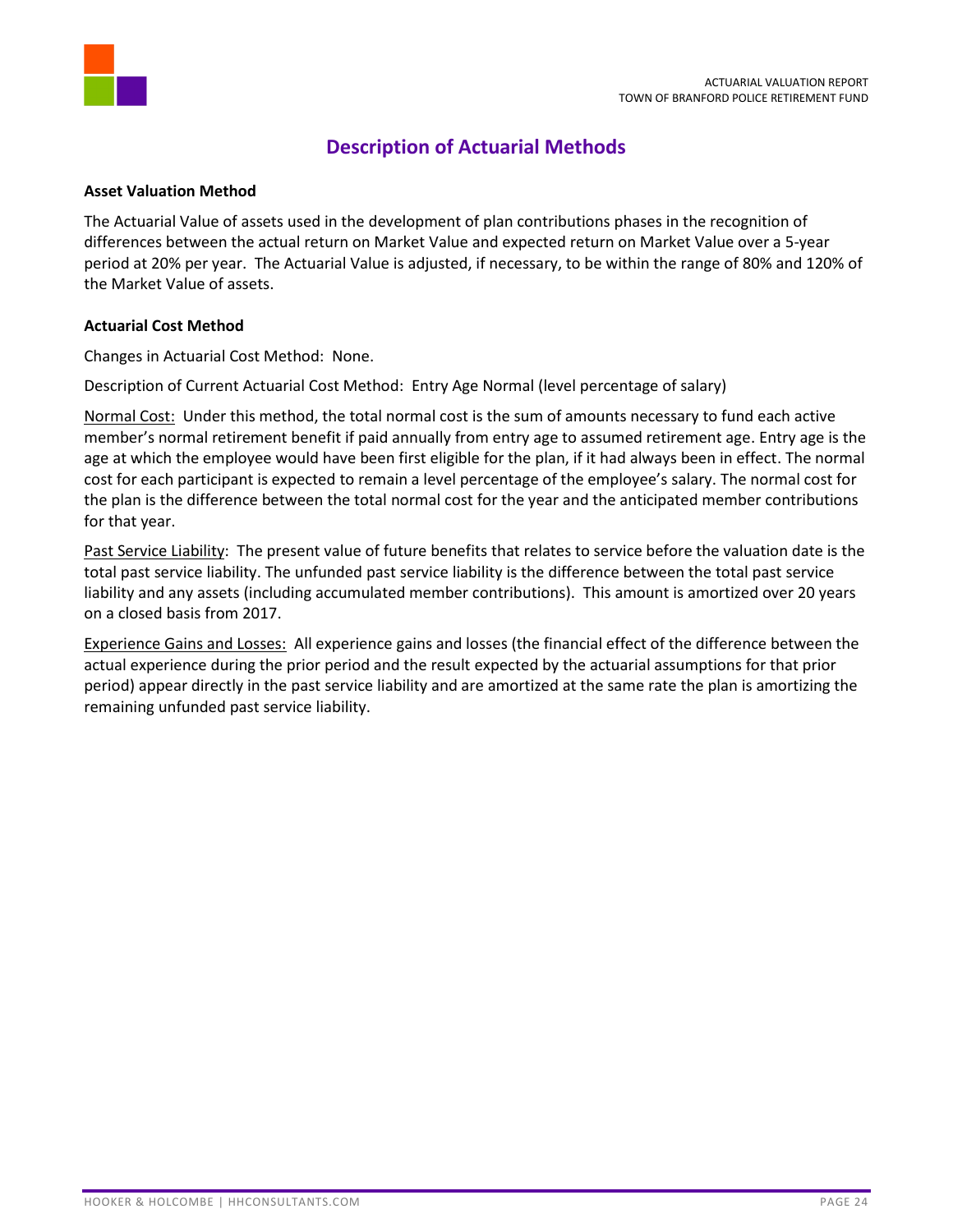

### **Description of Actuarial Assumptions**

#### <span id="page-26-0"></span>**Changes in Actuarial Assumptions**

The valuation reflects changes in the actuarial assumptions listed below. (The assumptions used before and after these changes are more fully described in the next section.)

• Mortality

The assumptions indicated were changed to represent the Enrolled Actuary's current best estimate of anticipated experience of the plan.

**Investment rate of return** (net of investment-related and administrative expenses)

6.50%.

#### **Salary increases (including inflation)**

| <b>Service</b> | <b>Rate of Increase</b> |
|----------------|-------------------------|
| 0              | 8.5%                    |
| 1              | 7.5%                    |
| $\mathcal{P}$  | 6.5%                    |
| 3              | 5.5%                    |
| 4              | 4.5%                    |
| 5              | 3.5%                    |
| $6 - 14$       | 3.0%                    |
| 15             | 2.5%                    |

Current: According to the following service-based schedule:

The plan does not have statistically credible data on which to form this assumption. The assumption is based on input from the plan sponsor regarding future expectations and the comparable assumption used in the July 1, 2015 CT MERS Actuarial Valuation.

#### **Inflation**

2.5%.

This assumption is based on long term historical inflation numbers. While near term averages have been lower, we do not believe this trend will continue indefinitely and expect that there will be a reversion to the long-term average.

#### **Mortality**

Current: RP-2014 Adjusted to 2006 Blue Collar Mortality Table projected to the valuation date with Scale MP-2019.

Prior: RP-2014 Adjusted to 2006 Blue Collar Mortality Table projected to the valuation date with Scale MP-2017.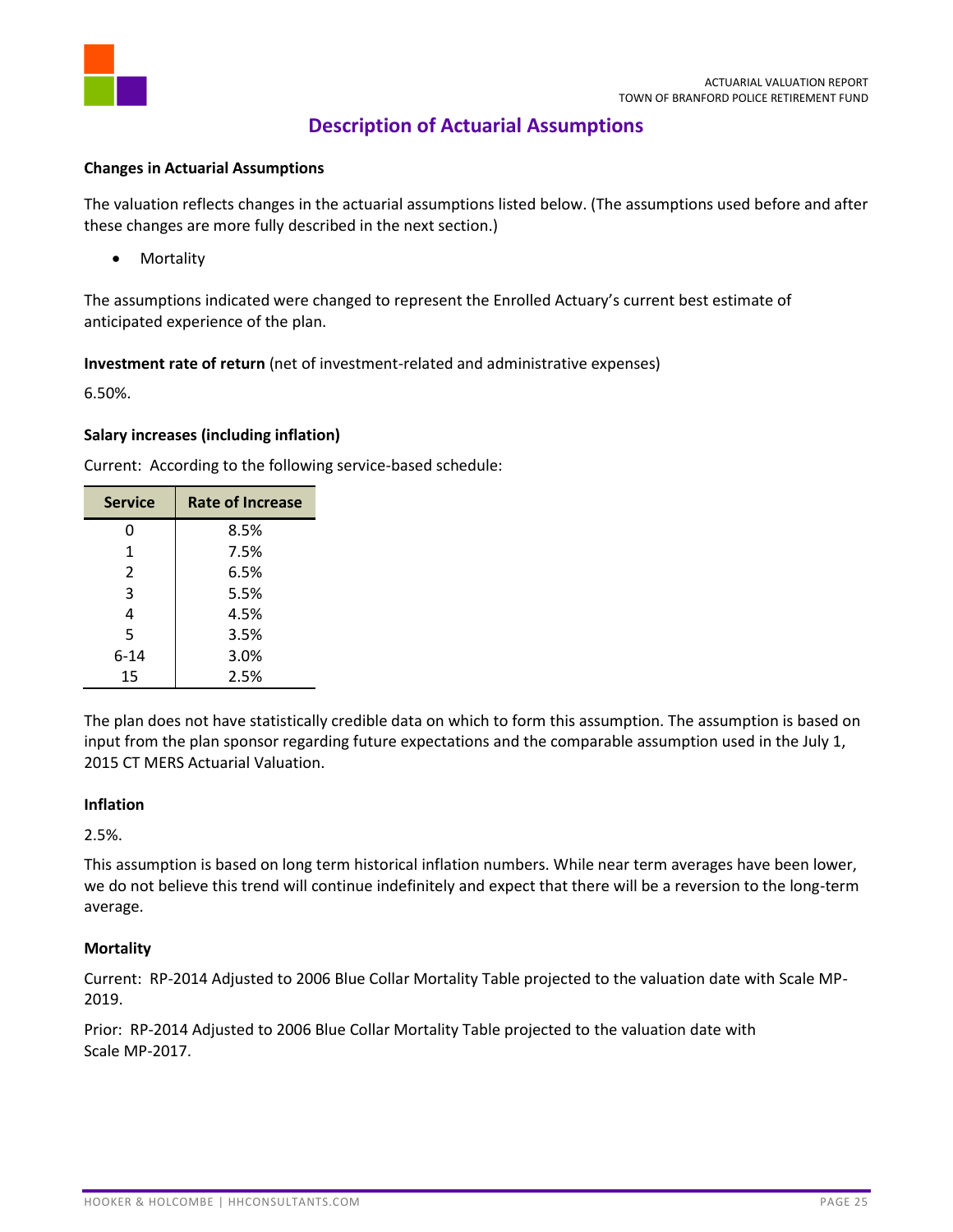

#### **Mortality Improvement**

Current: Projected to date of decrement using Scale MP-2019 (generational).

Prior: Projected to date of decrement using Scale MP-2017 (generational mortality).

We have selected this mortality assumption because it is based on a recently published retirement mortality study released by the Society of Actuaries. The mortality improvement assumption was updated to reflect the most recent annual update published by the Society of Actuaries.

#### **Retirement age**

| <b>Service</b> | <b>Rate of Retirement</b> |
|----------------|---------------------------|
| 25             | 25%                       |
| 26-28          | 30%                       |
| 29             | 40%                       |
| 30             | 60%                       |
| 31-39          | 50%                       |
| 40             | 100%                      |

#### **Pre-Retirement Spouse Benefit and Disability Benefits**

Costed explicitly.

#### **Termination prior to retirement**

Annual rates of withdrawal per table below (shown at sample ages) interpolated.

| Age | <b>Rate of withdrawal</b> |
|-----|---------------------------|
| 20  | 7.00%                     |
| 30  | 5.00%                     |
| 40  | 2.00%                     |
| 50  | 0.00%                     |

#### **Service-connected disability**

Annual rates of disability per table below (shown at sample ages) interpolated.

| Age | <b>Rate of disability</b> |
|-----|---------------------------|
| 20  | .11%                      |
| 30  | .15%                      |
| 40  | .32%                      |
| 50  | 1.11%                     |
| 60  | 6.88%                     |

The plan does not have statistically credible data on which to form the termination, and disability assumptions. These assumptions are based on input from the plan sponsor regarding future expectations and the comparable assumptions used in the July 1, 2015 CT MERS Actuarial Valuation.

#### **Expenses**

None. Expenses are assumed to be paid directly by the Town.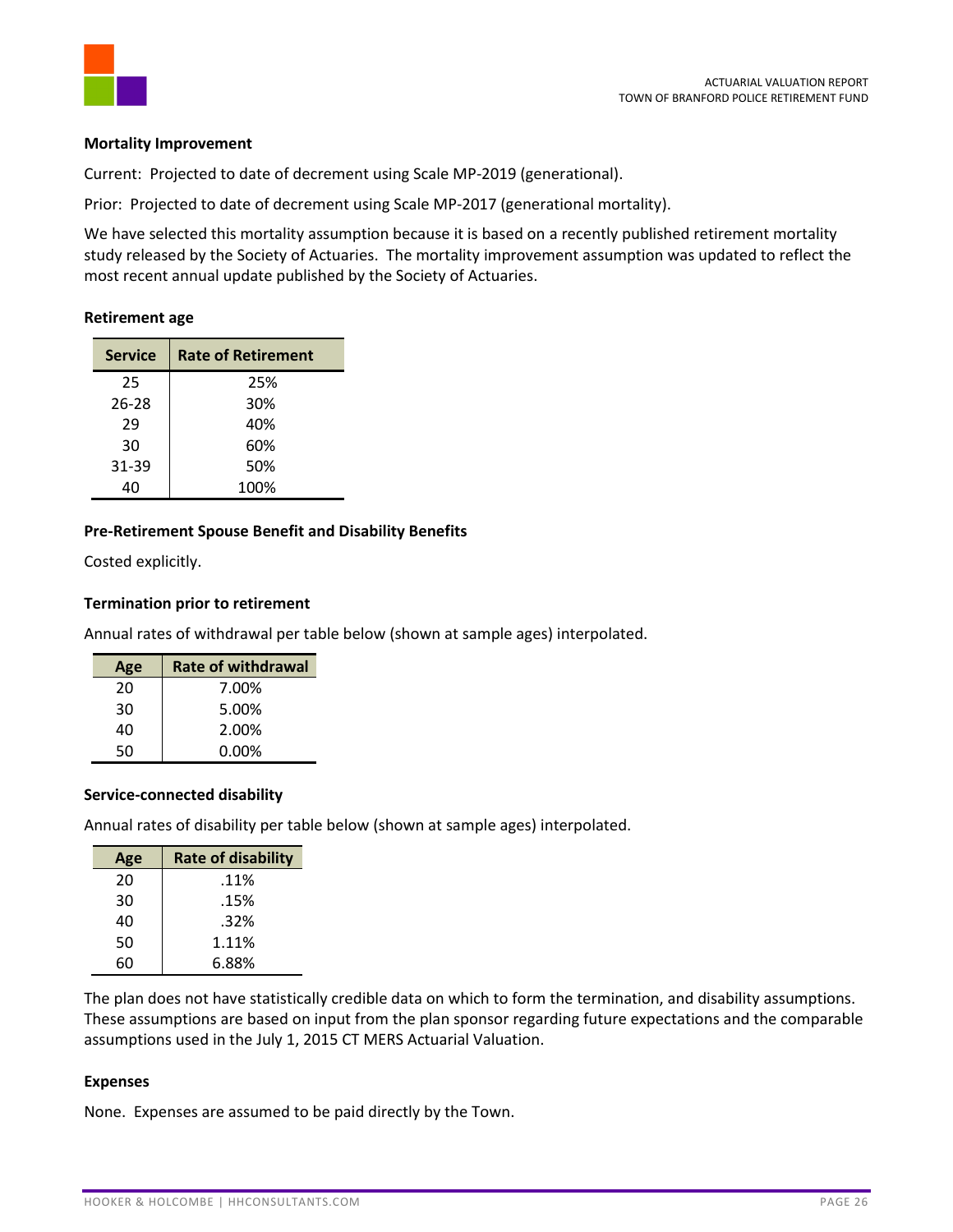

#### **Post-Retirement Death Benefit**

Costed explicitly.

### **Benefits Attributed to Longevity Pay**

Costed explicitly.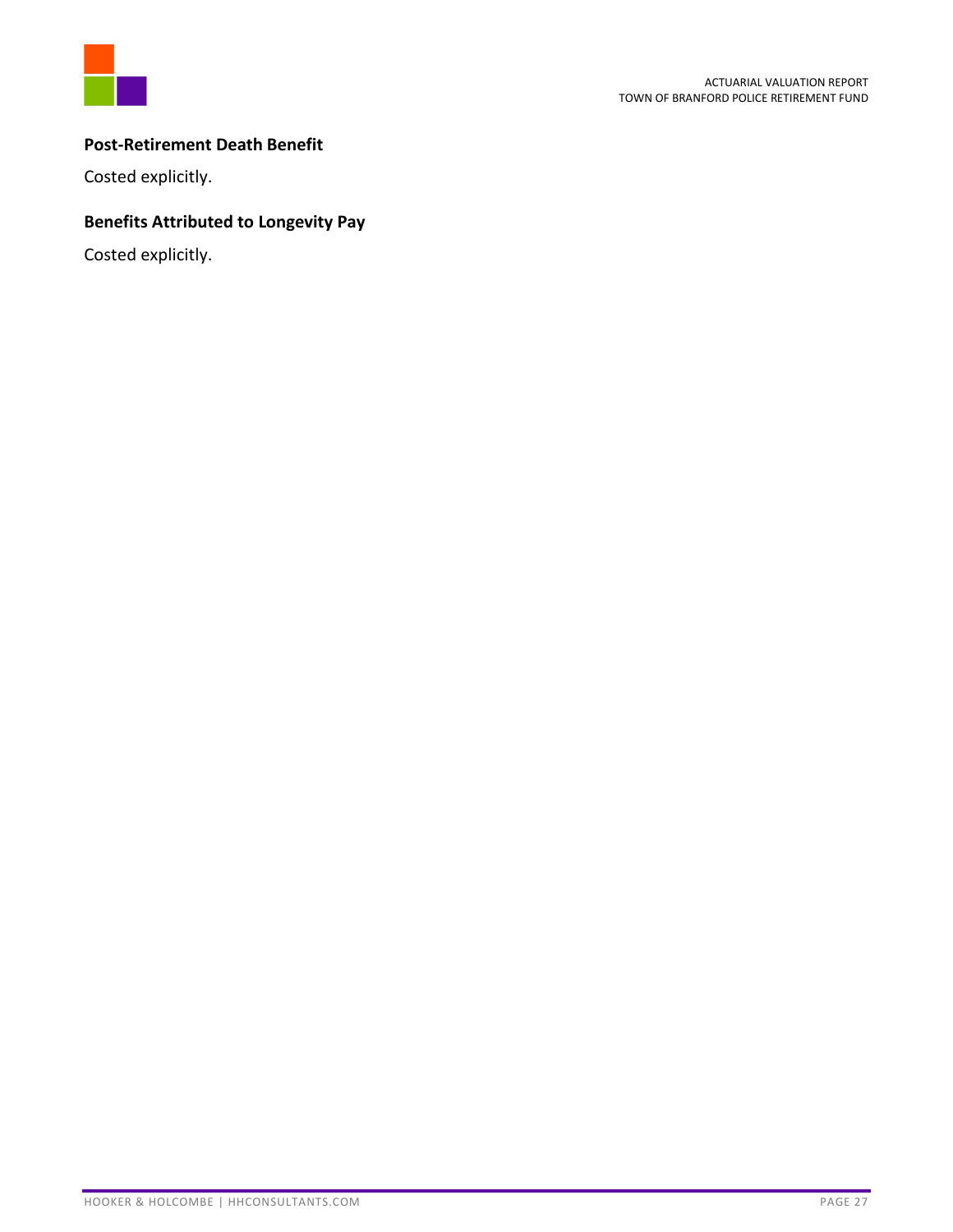

## **Summary of Plan Provisions**

<span id="page-29-0"></span>*This exhibit summarizes the major provisions of the Plan. It is not intended to be, nor should it be interpreted as a complete statement of all plan provisions. To the extent that this summary does not accurately reflect the plan provisions, then the results of this valuation may not be accurate.* 

#### **Plan identification**

Single-employer pension plan.

#### **Eligibility**

Immediately upon commencement of payment of employee contributions.

Effective May 24, 2019, the Police officers hired after August 10, 2011 transferred back into the DB plan from the DC plan.

#### **Salary**

Base salary plus longevity plus station overtime earned by a participant from the Town for a particular year.

#### **Final Average Salary**

The average of the three highest fiscal years of salary.

#### **Normal Retirement Age**

25 years as a member of the Police Department and contributing to the fund. Maximum retirement age is 65.

For the Police officers transferred from the DC Plan: earlier of (a) 25 years of service, or (b) Age 55 with 10 years of service.

Notwithstanding the above, for Police officers hired after July 1, 2005 and who make a one-time irrevocable election pursuant to Section 22 of the Fund: alternative Normal Retirement Age of Age 55 with 10 years.

#### **Credited Service**

Period of time served as a member of the Police Department and contributing to the fund.

For the Police officers transferred from the DC Plan: past service credit granted back to officer's date of hire.

#### **Normal Retirement Benefit**

2.5% of Final Average Salary times years of credited service to a maximum of 25 years, plus 2.5% times basic salary for each year of service beyond 25, maximum benefit 70% of basic salary at time of retirement. Maximum will be exceeded for service under age 55. Minimum annual benefit is \$2,000.

For the Police officers transferred from the DC Plan: 2.0% x 3-Year Average Annual Earnings (AAE) multiplied by years of service; maximum benefit 70% AAE, minimum benefit \$2,000 per year.

For the Police officers hired after July 1, 2005 and who make a one-time irrevocable election pursuant to Section 22 of the Fund: 2.0% x 3-Year Average Annual Earnings (AAE) multiplied by years of service; maximum benefit 70% AAE, minimum benefit \$2,000 per year.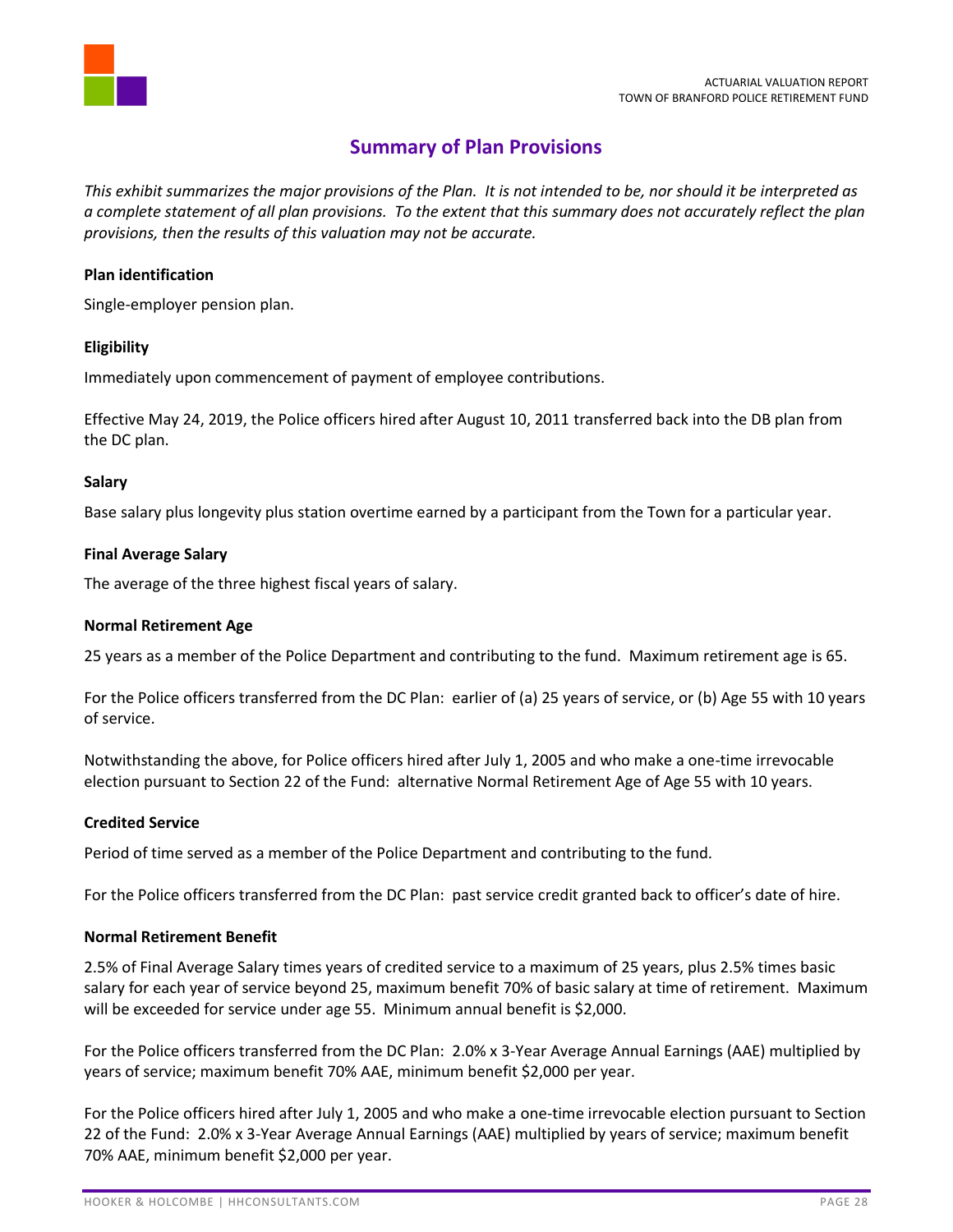

#### **Early Retirement**

Participant, or a participant's spouse upon the participant's death may elect early retirement. The participant must have attained age 50 and have at least 20 years of service. The benefit percent per year shall be reduced as follows:

| <b>Years of Service</b> | % Per Year |
|-------------------------|------------|
| 25                      | 2.50%      |
| 24                      | 2.35%      |
| 23                      | 2.20%      |
| 22                      | 2.05%      |
| 21                      | 1.90%      |
| 20                      | 1.75%      |

#### **Disability Retirement**

During regular performance of duty and certified as disabled: Immediate annual pension of final average salary at time of disability times the greater of (a) 50% or (b) 2.50% multiplied by completed year of service as of the date of disability.

For the Police officers transferred from the DC Plan: Greater of (a) 40% AAE, or (b) 2.0% AAE multiplied by Years of Service.

For the Police officers hired after July 1, 2005 and who make a one-time irrevocable election pursuant to Section 22 of the Fund: Greater of (1) 40% AAE, or (b) 2.0% AAE multiplied by Years of Service.

#### **Vesting**

No vesting in employer contributions prior to 5 years' credited service; 100% after 5 years.

#### **Employee Contributions**

8.5% of salary.

#### **Death Benefits**

Surviving spouse of an active participant qualified to receive retirement benefits, shall, at the time of the participant's death receive, until death or remarriage, a pension equal to one-half of the pension for which the participant had qualified. If the participant is retired at time of death, the surviving spouse will receive one-half of the pension being paid to the participant. If not qualified to receive retirement benefits and death occurs while in active performance of duties, the greater of 50% of monthly salary, or accrued benefit. For officers hired after July 1, 1991, this death benefit is reduced by 10%.

#### **Purchase of Military Service Credit**

An active Participant may purchase service credit not to exceed 3 years, for a period of active duty military service in the armed forces of the United States (excluding reserve duty), provided that the Participant is not able to receive a retirement benefit for such service under any other retirement plan.